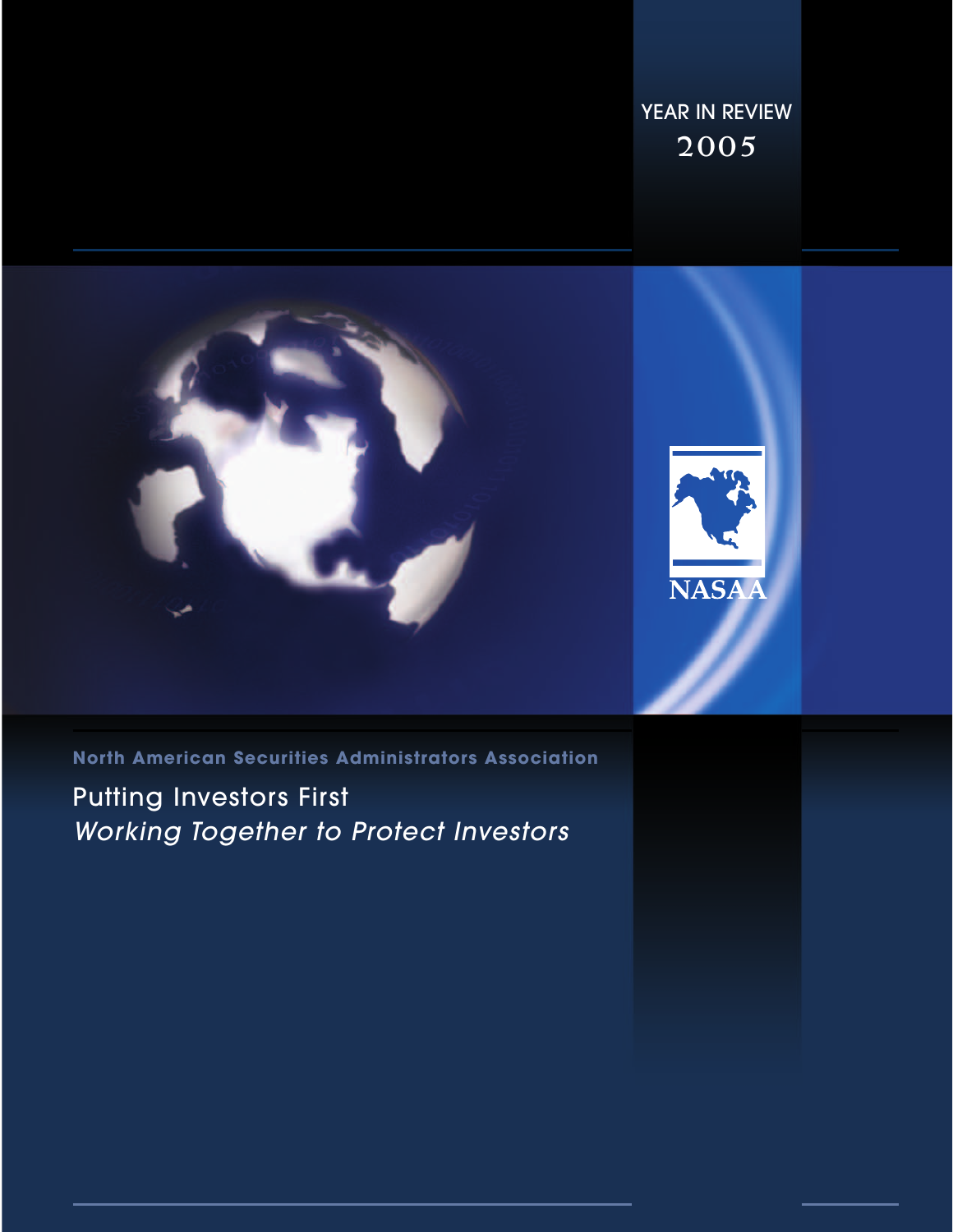## **Table of Contents**

| <b>2005 NASAA SECTION REVIEW [11]</b>                                                                                                                                                                                      |  |
|----------------------------------------------------------------------------------------------------------------------------------------------------------------------------------------------------------------------------|--|
|                                                                                                                                                                                                                            |  |
| • Overview<br>• Branch Office Registration<br>• Short Sales<br>• Principal Considerations<br>• Arbitration<br>• Variable Annuities<br>• Exam Modules<br>• Continuing Education<br>• Training<br>• Project Group List       |  |
| • Overview<br>• Small Business Issues<br>• Multi-Jurisdictional Disclosure System<br>• Limited Offerings<br>• Franchise Issues<br>• Corporate Governance<br>• Periodic Payment Plans<br>• Training<br>• Project Group List |  |
| • Overview<br>• Commodities Fraud<br>• Internet Enforcement<br>• Unregistered/Unlicensed<br>• Public Outreach<br>• Litigation Forum<br>• Enforcement Outreach & Training<br>• Project Group List                           |  |

## INVESTMENT ADVISER ........................................ 21

- Overview
- Investment Adviser Regulation
- Hedge Funds
- IA Coordinated Examinations
- Form ADV
- IARD Fee Waiver & Reduction
- Examinations & Training
- Project Group List

## INVESTOR EDUCATION ........................................ 24

- Overview
- Financial Literacy
- Affinity & Ethnic Outreach
- Senior Outreach
- Online Resources Awareness
- Youth Outreach
- Investor Education Coordination
- Training
- Project Group List

## NASAA LISTS ............................................ 27

- 2005 Awards
- Board of Directors
- Board Committees
- Section & Project Groups
- Corporate Office Staff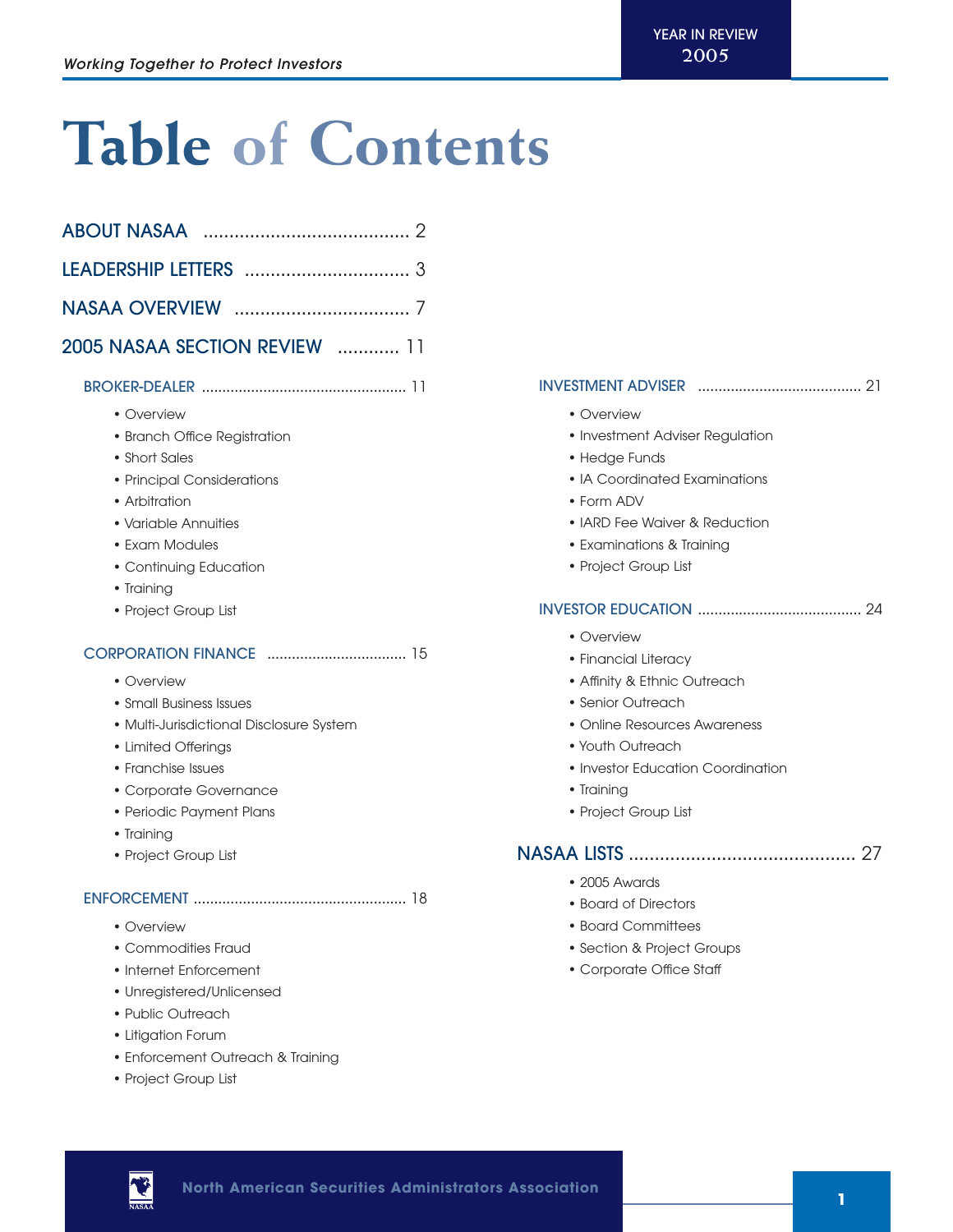

# **About NASAA**

Organized in 1919, the North American Securities Administrators Association (NASAA) is the oldest international organization devoted to investor protection. NASAA is a voluntary association whose membership consists of securities administrators in the 50 states, the District of Columbia, Puerto Rico, the U.S. Virgin Islands, Canada, and Mexico.

As the preeminent organization of securities regulators, NASAA is committed to educating investors, protecting investors from fraud and abuse, supporting capital formation, and helping ensure the integrity and efficiency of financial markets.

Investors benefit from grassroots regulation and NASAA Members have a long record of success in protecting investors at the local level as an investor's front line of defense. NASAA members have been protecting investors from fraud and abusive sales practices for more than 90 years, beginning with the passage of the first "blue sky" law, in Kansas, in 1911. In the United States, state securities regulation preceded federal securities laws and the creation of the Securities and Exchange Commission (SEC) and the National Association of Securities Dealers (NASD). The system of state, federal and industry oversight supports securities markets and has helped make them the envy of the world. Within this system, each regulator complements the others, leveraging resources, strengths and expertise.

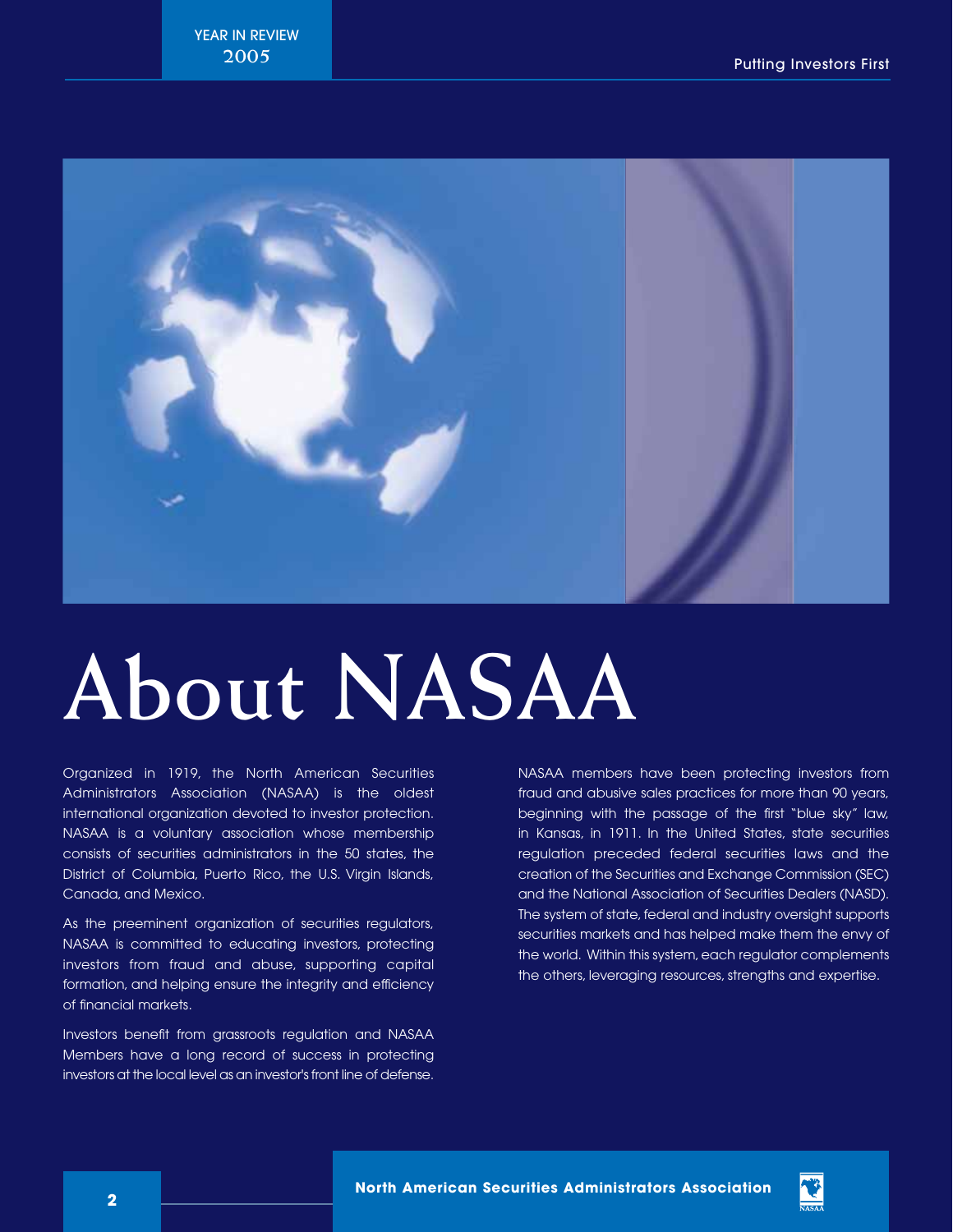For many, 2005 will be remembered as the year of<br>Louisiana, Alabama, Texas, Florida, and Mississippi,<br>of thousands of the year of<br>thousands of the damage and displaced **Alabamage and displaced the hurricane as devastating storms in Mississippi, Louisiana, Alabama, Texas, Florida, and Mexico** caused catastrophic damage and displaced hundreds<br>of thousands of citizens.<br>ASAA members in the same and displaced hundreds<br>rked *x*: anthers in the same and displaced hundreds

**NASAA members in the storm-ravaged jurisdictions worked tirelessly to resume their vital investor pro-**

**In other NASAA jurisdictions, securities regulators issued a series of emergency orders to resolve registration issues that may have stemmed from securi-**<br>
dealers, investment advisers and their more curri-<br>
tives and investment advisers and their more broker-<br>
canes **ties transactions that took place between broker**dealers, **investment** advisers and their representatives and investment advisers and their representa-<br>
<sup>2</sup> and investors displaced as a result of the hurri-<br> **E a L<sup>NASAA's Corporate Candidate** Canadian and the hurri-</sup>

**NASAA's Corporate Office responded by developing a Hurricane Resource Center on the NASAA**

*website to serve as a clearinghouse for these orders*,<br>protection information. NASAA also issued an opportunistic containing of the dangers possible an **member news releases and other important investor protection information. NASAA also issued an** Investor Alert warning of the dangers posed by

**of thousands of citizens.**

**tection role as soon as possible.**

**canes.**

## **Leadership Letter**



## **Rising to the Challenge**

## **A Message from NASAA 2004-2005 President Franklin L. Widmann**

The following is adapted from remarks delivered by NASAA 2004- 2005 President and New Jersey

Securities Bureau Chief Franklin L. Widmann at the 88th NASAA Annual Conference.

I would like to say a few words as a reminder of why we are here and why we do what we do. In the wake of the recent tragedy created by the hurricanes of 2005 and their aftermath, our hearts go out to the people of Louisiana, Mississippi, Alabama, and Florida, who suffered or were dislocated by the storm. Our thanks go to those who took so many in.

As securities regulators it is our mission to protect people.That is based upon the fundamental responsibility of government to protect the public health, safety and welfare. While our participation does not often involve life or death, it can involve devastation of people's lives through losses of their homes, and hard-earned life savings. I am reminded of those losses, and much worse, when I see the devastation wrought by these storms and the need for government assistance.

*"I would urge all of you who are government regulators to keep pushing to protect those who need our help, and those of you who are in the industry to rise to the occasion in this time of crisis for our citizens, your customers and our American way of life."*

I am pleased by the response of our securities regulator colleagues in Louisiana, Mississippi, Alabama, Florida, Texas, and others and the cooperative spirit displayed in attempting to assist displaced investors and financial firms and their employees. I am pleased and thankful for the offers of cooperation and assistance from the NASD and the SEC. I am pleased with the NASAA family, including members and the Corporate Office, who have spent their time and energy to help their aggrieved colleagues with a goal toward protecting investors and stabilizing the system in the aftermath of the storms. I am especially heartened by the generosity of the American people and those of other countries.

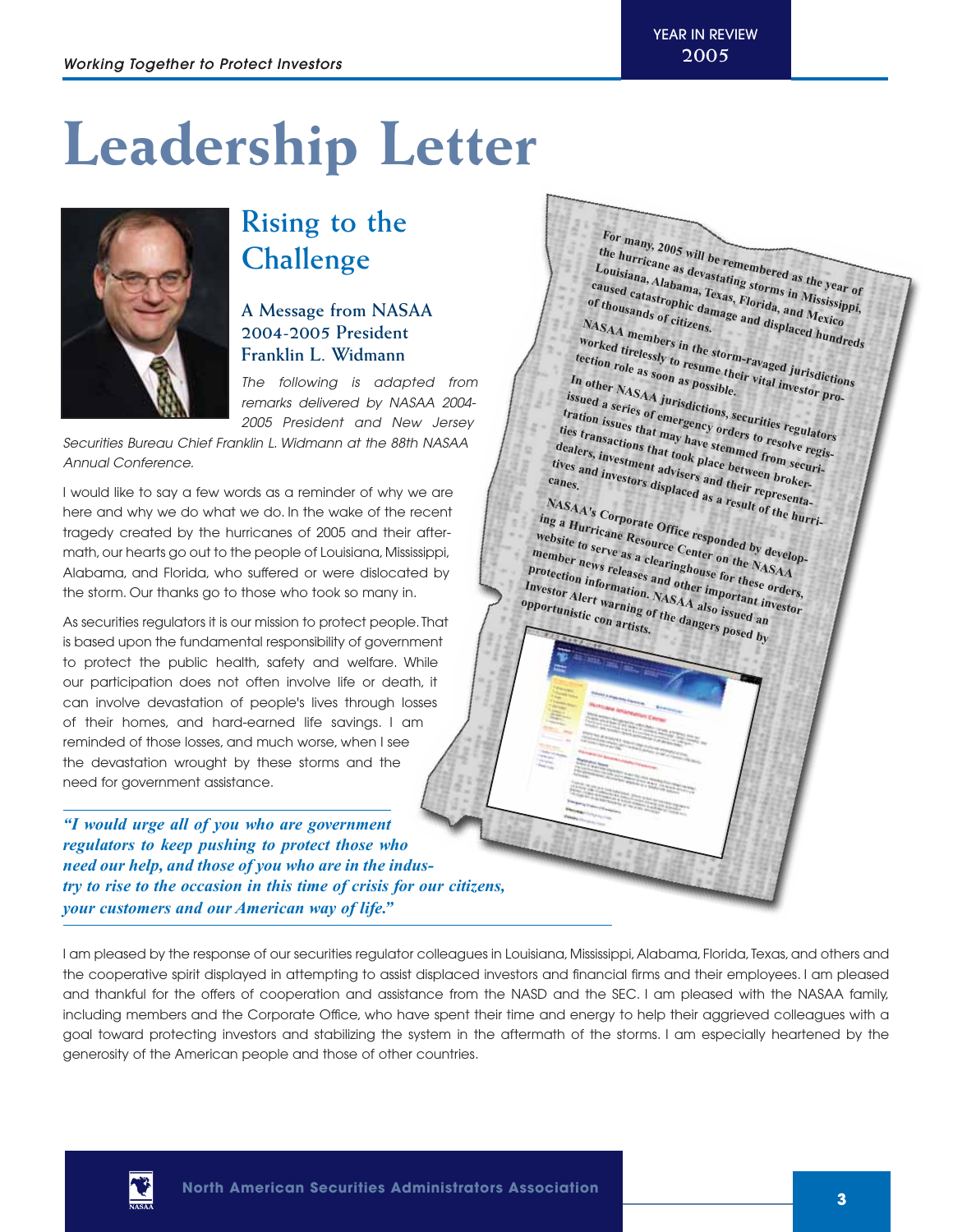However, the real message of this catastrophe is this - Americans expect their government, at all levels, to protect them, particularly when they are vulnerable. Americans expect their government to be there to provide an essential safety net - particularly in times of crisis, and even if it costs big dollars — because the fundamental role of government is to protect the public health, safety and welfare. That is our trust as state and provincial securities regulators, and that is why we approach our jobs as our mission and our cause.

Remember that this isn't just about government. There is another piece to this equation. One of the assumptions that we live by in a civil society such as ours is that people



NASAA 2004-2005 President and Chief of the New Jersey Bureau of Securities Franklin L. Widmann addressing the NASAA Membership.

will have access to their money, that it will be safe when entrusted to our financial institutions, and that it won't be stolen, leaving the victim with no recourse. So, in addition to the governmental responsibility of protecting the public and enforcing the law, there is a civic responsibility for those who are entrusted with the property and money of others - to treat their fellow citizens fairly and with respect. And this is why you in the industry are so important. The industry's response in a time of crisis, in a cooperative effort with government, will instill confidence in our system and be another positive milestone toward the future of our society.

We have just seen how fragile our own system can be if the social fabric is torn apart. So, I would urge all of you who are government regulators to keep pushing to protect those who need our help, and those of you who are in the industry to rise to the occasion in this time of crisis for our citizens, your customers and our way of life.

Franklin L. Widmann

Franklin L. Widmann NASAA President, 2004-2005 Chief, New Jersey Bureau of Securities

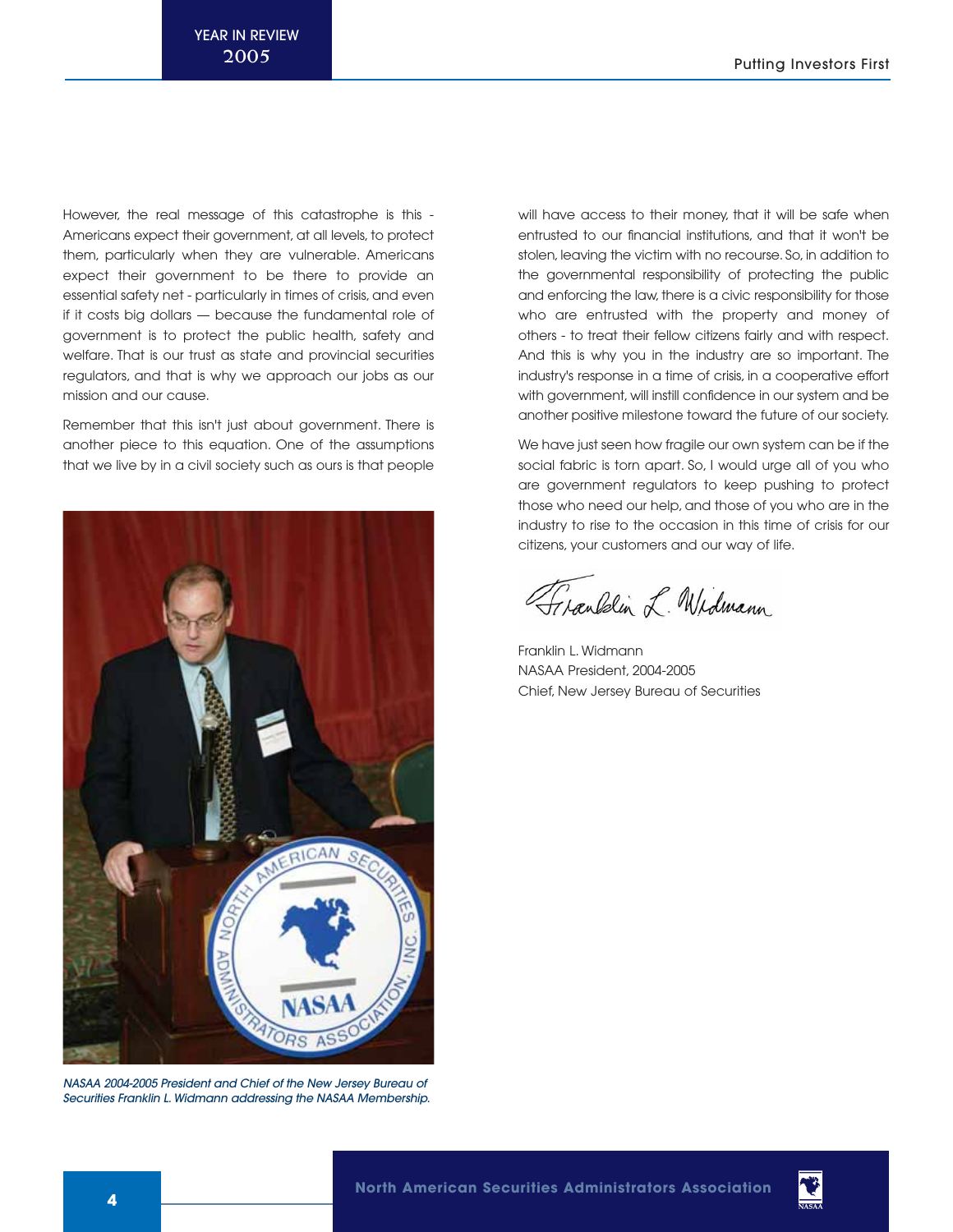## **Leadership Letter**



## **Respect and Collaboration:**

## **A Message from NASAA 2005-2006 President Patricia D. Struck**

The challenges NASAA faced in 2005 illustrate the importance of maintaining strong working relationships with fellow regulators, legislators, and, as appropriate, the securities industry itself. Looking forward, I intend to build upon these relationships while advocating the important role NASAA members serve in protecting more than 100 million North American investors. And while so doing, I ask that you join me in keeping two practices in mind: "respect" and "collaboration."

These are the basic principles that will guide my presidency. When I speak of respect, I am addressing fellow regulators and industry representatives. We must share a high level of respect for investors and

I urge each of us to respect one another as well. For those in the securities business, compliance with securities laws is a reflection of your respect for investors and the systems in place for their protection. We expect you to play by the rules.

During the year ahead, I intend to strengthen NASAA's collaboration with fellow regulators and securities professionals. Through this collaboration NASAA will be better able to respond to the special needs of our primary audiences - including fellow regulators and other policy makers, representatives of the financial services community; and, of course, our key constituents, the residents of our jurisdictions.

A good example of the benefits of collaboration is NASAA's recent joint announcement with the Securities and Exchange Commission of a one-year fee reduction of system fees paid by investment advisers and all investment adviser representatives for registration in the Investment Adviser Registration Depository (IARD) program. Another collaborative effort, this time between NASAA, the NASD, and the New York Stock Exchange (NYSE) Regulation, developed a common definition of "branch office" in the securities industry. This new definition, approved by the SEC, demonstrates that regulators can respond positively to changes in industry business practices while remaining true to the underlying principle of investor protection.

## **Expansion and Change**

Indeed, we live in an era of expansion and change, and as regulators we must be able to respond effectively and efficiently as new business practices evolve. The six years since passage of the Gramm-Leach-Bliley Act alone have brought profound changes to how banking, securities, and insurance firms provide their services and products. As a consumer, I appreciate the convenience that we've experienced as a result. Still, as banks and insurance companies venture into the securities business, they are developing new "hybrid products" that blend traditional insurance or bank offerings while exposing the customer to risks associated with the stock market. Customers are not generally accustomed to risk exposure when dealing with banking or insurance products.

Not too many years ago, investors understood that banks sold CD's, insurance companies sold insurance, and broker-dealers sold investment securities. That's no longer true. Insurance agents now sell certificates of deposit, some insured by the FDIC, and others that are not fully insured. Investors who buy non-FDIC insured deposit products, including those with variable rates, are entitled to the protection of securities laws and the oversight that state securities regulators provide.

NASAA appreciates the efforts of those in Congress who attempt to preserve state securities oversight when non-traditional and non-FDIC insured depository products are sold to residents of our states. NASAA supports Congressional efforts to make our financial services sector even more efficient so long as that efficiency does not undermine the system of investor protection that has made our markets the fairest in the world. We will remain vigilant to any proposals that would weaken our regulatory authority.

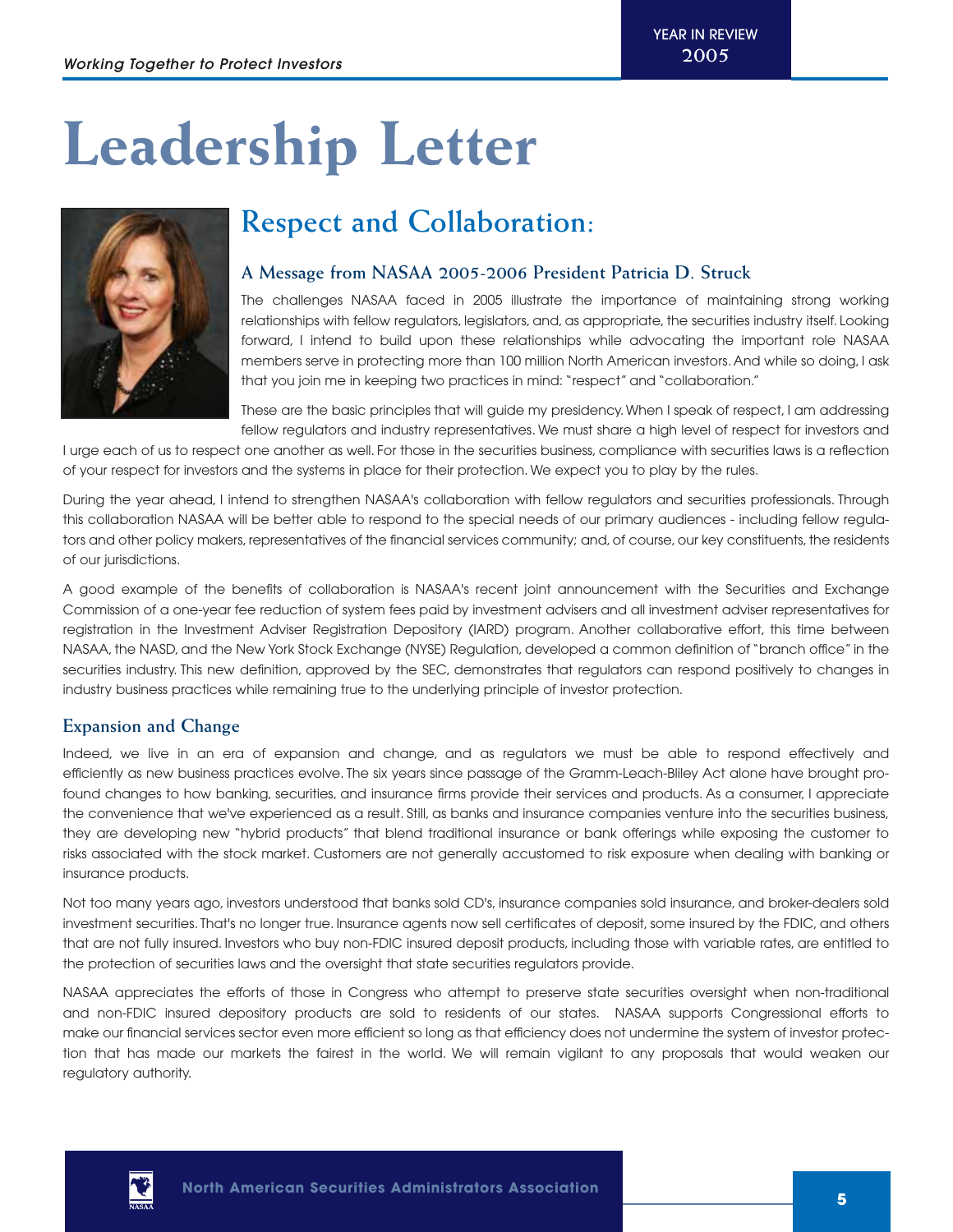Throughout 2006, NASAA will address several issues of interest in our efforts to protect investors. Three of the key issues are variable annuities, investment advice, and arbitration. While these issues will take much attention, I also intend to focus on internal issues to help NASAA serve our membership. I will work toward enhancing communications among NASAA members in order to foster the development of additional NASAA resources for sharing our experiences and concerns within our jurisdictions involving best practices, investor education, enforcement and regulatory issues.

There is so much that we can learn from our fellow NASAA members. I will also encourage more active involvement by all of our member jurisdictions, including our Canadian members and our newest member, the U.S. Virgin Islands. As the legendary Green Bay Packer coach Vince Lombardi said: "Individual commitment to a group effort - that is what makes a team work, a company work, a society work, a civilization work." I'd like to thank my fellow Board members, including President-elect Joseph Borg, Section and Project Group chairs, my staff in Wisconsin, and the NASAA Corporate Office staff for your professionalism, integrity, and your individual commitment to our group effort.

Patricia D. Struck NASAA President, 2005-2006 Administrator, Wisconsin Division of Securities



NASAA 2005-2006 President and Wisconsin Securities Administrator Patricia D. Struck stresses her themes of respect and collaboration.

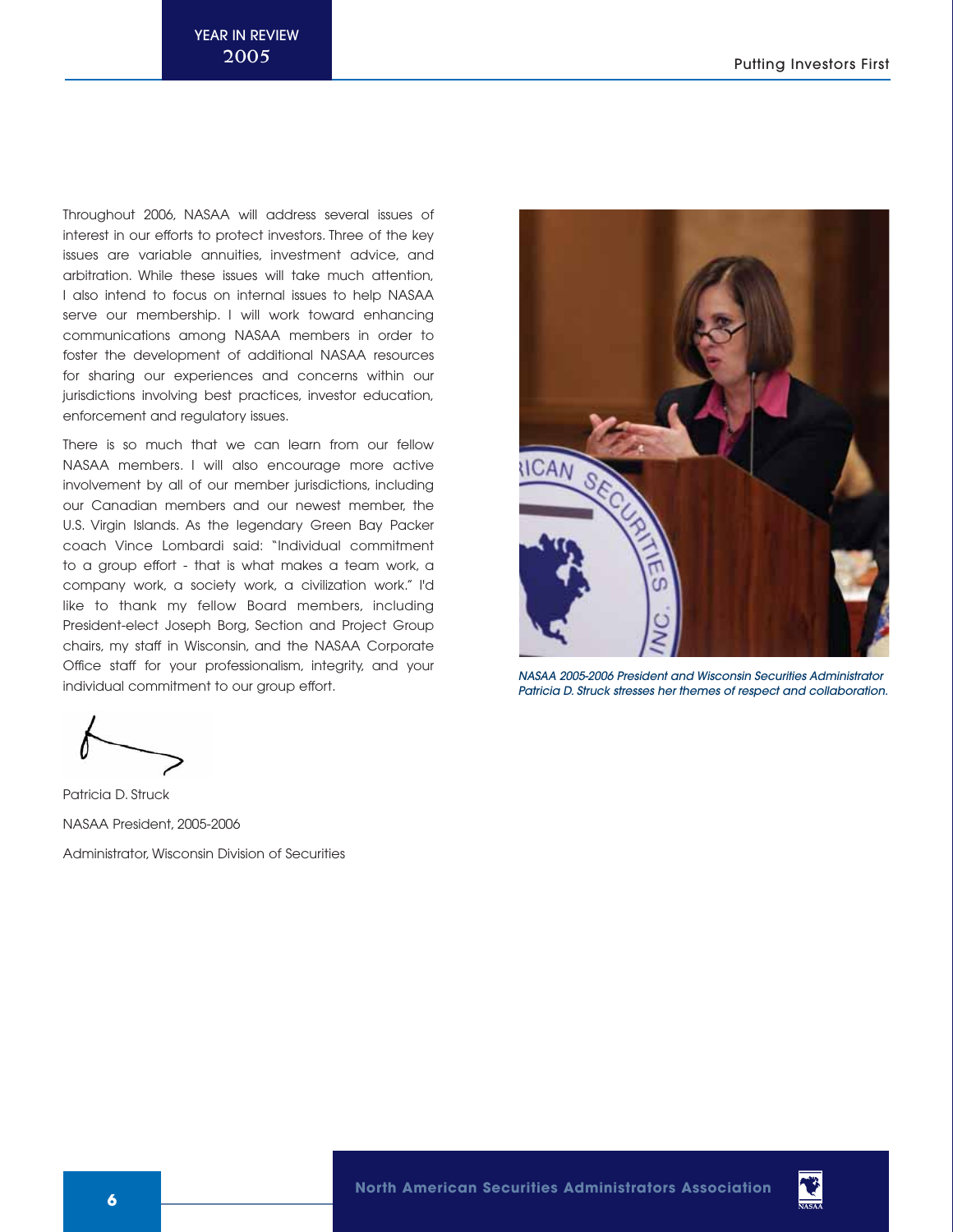

# **NASAA Overview**

NASAA assists its members in coordinating enforcement efforts regarding multi-jurisdictional frauds by facilitating the sharing of information and leveraging the resources of our jurisdictions more efficiently. White-collar crime cases encompass a broad range of misconduct that profoundly affects all investors. It is estimated that securities fraud alone costs investors \$40 billion per year. The ability of regulators and prosecutors to fight crime relies on our ability to effectively leverage the resources of local, state and federal agencies. Given both the important role financial markets play and the growing numbers of individuals turning to the markets for their long-term financial goals, it is imperative that more resources are focused on enforcement. State, federal and provincial prosecutors rely on state securities agencies for expertise and guidance, help and support. To continue delivering

this support, NASAA urges state legislatures to increase resources for state securities regulation and enforcement.

## **ENHANCING EFFECTIVE & EFFICIENT REGULATION**

Advancing the interests of state and provincial securities regulation through effective regulation is a fundamental aspect of NASAA's mission. Thus, a significant amount of NASAA's work focuses on representing the interests of state and provincial securities regulators and working in a coordinated and cooperative manner with the U.S. Securities and Exchange Commission, industry self-regulatory organizations such as the NASD and the New York Stock Exchange, and other international regulatory bodies, including the International Organization of Securities Commissions (IOSCO) and the Council of Securities Regulators for the Americas (COSRA).

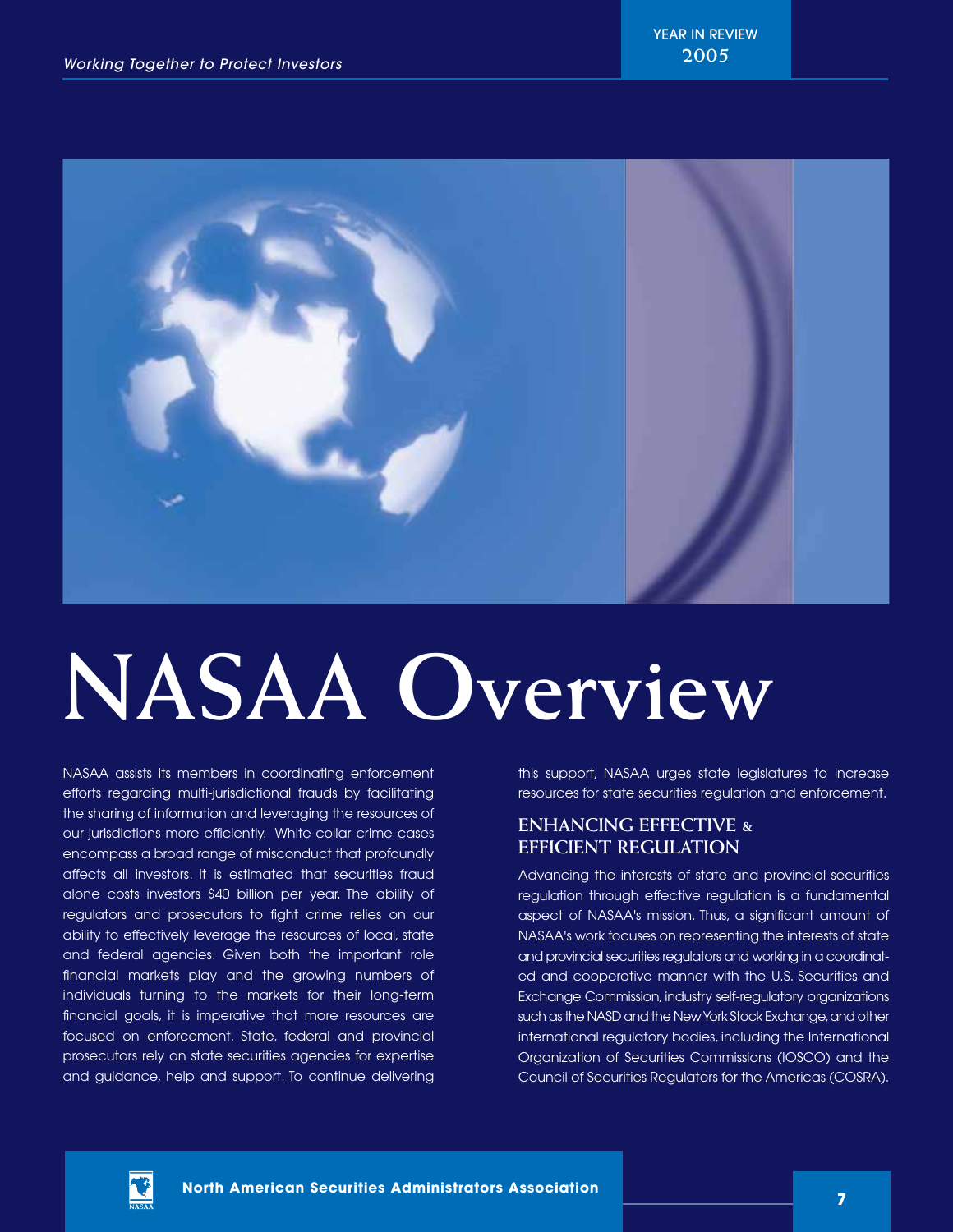

## **ADVANCING COORDINATION AND COOPERATION**

NASAA welcomes the opportunity to continue to work with our regulatory counterparts at the SEC and the SROs to collectively use our resources to protect investors. We also look forward to the continued progress of our ongoing series of discussions with the SEC as part of the joint initiative to explore ways to improve coordination and communication. We stand ready to provide insight from



NASAA represents the interests of securities regulators throughout North America, including, from left to right: Prince Edward Island Director of Securities Edison Shea; Felipe Cruz, Director of the Puerto Rico Securities Division; and Daniel Laurion, of Quebec's Autorite des marches financiers.



NASAA President Franklin L. Widmann (left) confers with Richard Ketchum, Chief Regulatory Officer of the New York Stock Exchange during a NASAA Membership Meeting

our unique perspective to the SEC and SROs as they move forward in their rulemaking processes.

NASAA also is taking steps to reach out to other regulators at both the state and federal levels. For example, in 2005 NASAA, working with the National Association of Insurance Commissioners (NAIC), conducted the second joint training program to benefit state insurance and state securities regulators who want to work together more effectively to solve the persistent problem of securities fraud by insurance agents. NASAA also served as an active member of the Financial and Banking Information Infrastructure Committee (FBIIC), which is sponsored by the President's Working Group on Financial Markets. As an active FBIIC member, NASAA helps coordinate public-sector efforts to improve the reliability and security of the U.S. financial system. NASAA also serves as a member of the

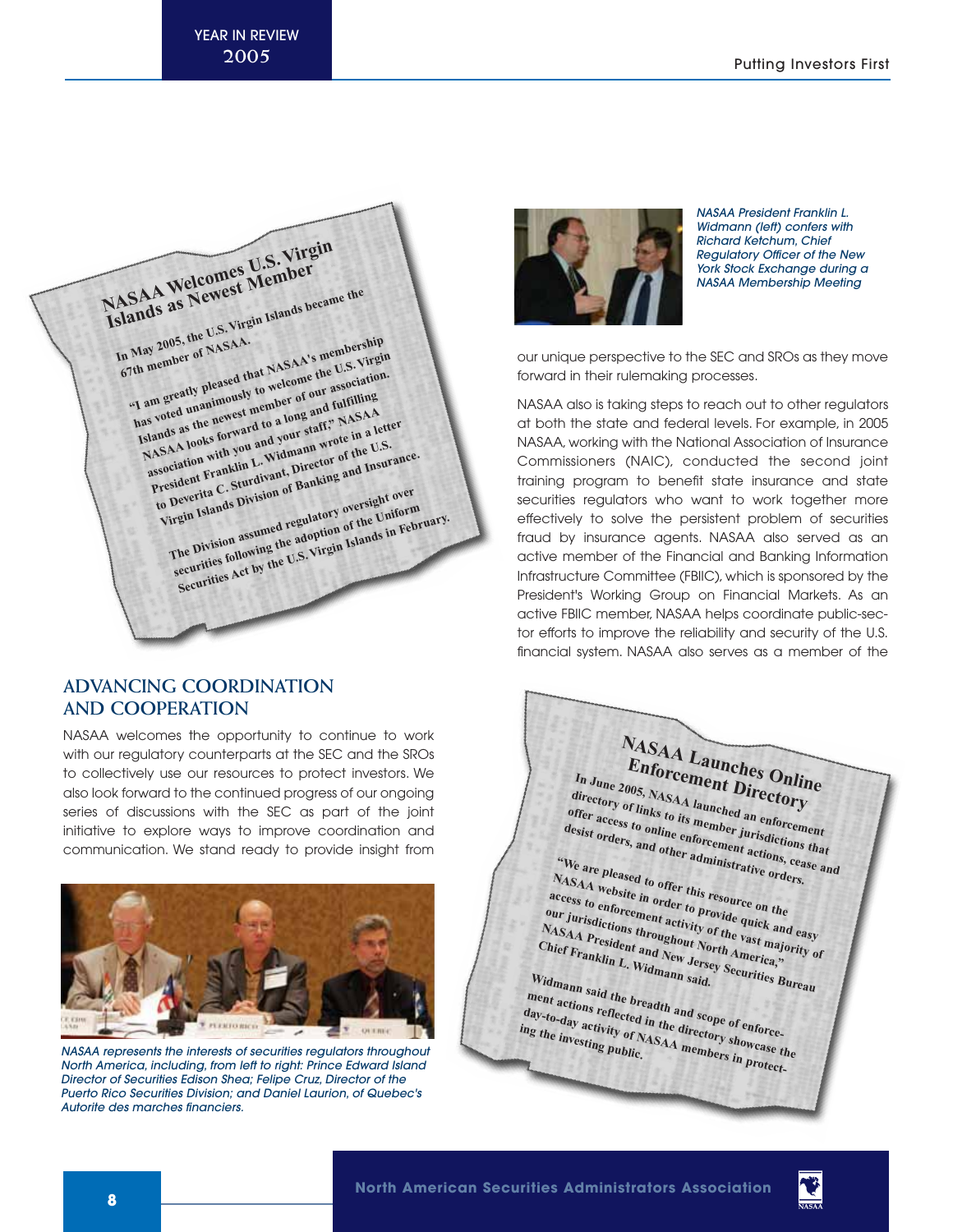**NASAA Members Adopt** Resolution on State Securities **Regulatory Authority In July 2005, NASAA members endorsed and** 



NASAA 2005-2006 Ombudsman and Maine Department of Professional and Financial Regulation Commissioner Christine A. Bruenn; and NASAA Board Member and Colorado Securities Commissioner Fred Joseph address the NASAA membership.

Federal Reserve's Cross-Sector Group and participates in the group's bi-annual meetings, which are hosted by the Federal Reserve and include representatives from the state and federal banking, insurance and securities regulators.

## **ENCOURAGING EFFECTIVE LEGISLATION**

NASAA, through its membership, Federal Legislation Committee, and the Corporate Office staff, actively promotes the interests of state and provincial securities regulators before legislatures. NASAA provides a united voice to advocate for ensuring that state and provincial securities regulators maintain authority essential to keep capital markets safe for all investors. Our members testify before federal, state and provincial legislatures on a variety of initiatives and have been the voice of reasonable and responsible regulation to protect investors in our securities markets. NASAA provides technical information and comments on legislation of concern and interest to its members.

## **PROTECTING INVESTORS' RIGHTS**

NASAA plays an important role in representing the membership's position, as amicus curiae, in significant legal proceedings that may have a widespread impact upon securities regulators and the rights of investors. Under the



NASAA Board Member and 2005- 2006 President-elect Joseph Borg (right) and John Arterberry, of the U.S. Department of Justice, share strategies to efficiently manage resources in the pursuit of investor protection.

**adopted a resolution opposing efforts to preempt state securities authority in the United States. In announcing the resolution, NASAA President**<br>*Pranklin L. Widmann said it "reflexible of NASAA***<br>Dice of NASAA meann said it "reflexible of NASAA Franklin L. <sup>W</sup>** *voice of NASAA mann said it "reflects the strong protects:*<br> *iny attempt to preemnt said it "reflects the strong*<br> *protect:* **voice of NASAA members in vigorous opposition to**<br>to protect investors, the or circumvent our effection to **any attempt to preembers in vigorous the strong**<br>**o** protect investors," pt or circumvent our efforts<br>idmann... **to protect investors."** Widmann said that NASAA is pleased that Congress<br>are essential partners to federal regulators in **continues to recognize that state securitiat Congress**<br> **are essential partners to federal regulators**<br> **protecting investors and making the securities regulators**<br> **artilies markets that making the diators in**<br>
and makin **protecting investors and making the nation's securities markets the most fair and trusted in the world. However, he added, NASAA members are concerned about recent attempts to use the judiciary and federal regulatory agencies to bypass Congress in order to preempt state regulatory authority. The resolution, approved by the NASAA membership at its annual Administrators Meeting in Alberta,**

**Canada, states that NASAA members "are greatly concerned that state securities authority to protect investors is being undermined by various threats to use the legislative, regulatory and judicial processes."**

**Further, the resolution states, NASAA "vigorously**<br>
and will continue to work a securities and vill continue to work a securities and the securities and the securities and securities and securities and securities and secu **opposes preem and will continue to work to ensure that state**  *pposes preemption of state securities authority* **securities regulators maintain the authority necessary to protect investors."**

> direction of the Legal Services Committee chaired by Robert McDonald, of Maryland, NASAA filed an amicus brief in a case pending before the California Court of Appeal for the Fourth Appellate District, Division One. In this case, California v. Innovative Financial Services, an appeal by a viatical promoter, NASAA argued in support of the California Department of Corporations, (1) that viaticals are securities because they are investment contracts; (2) that when California added "viaticals" to the list of items defined by statute as a security, it was merely clarifying, not changing the law; and (3) that imposing full restitution liability upon the principal of the sales operation was an appropriate remedy under both the California securities

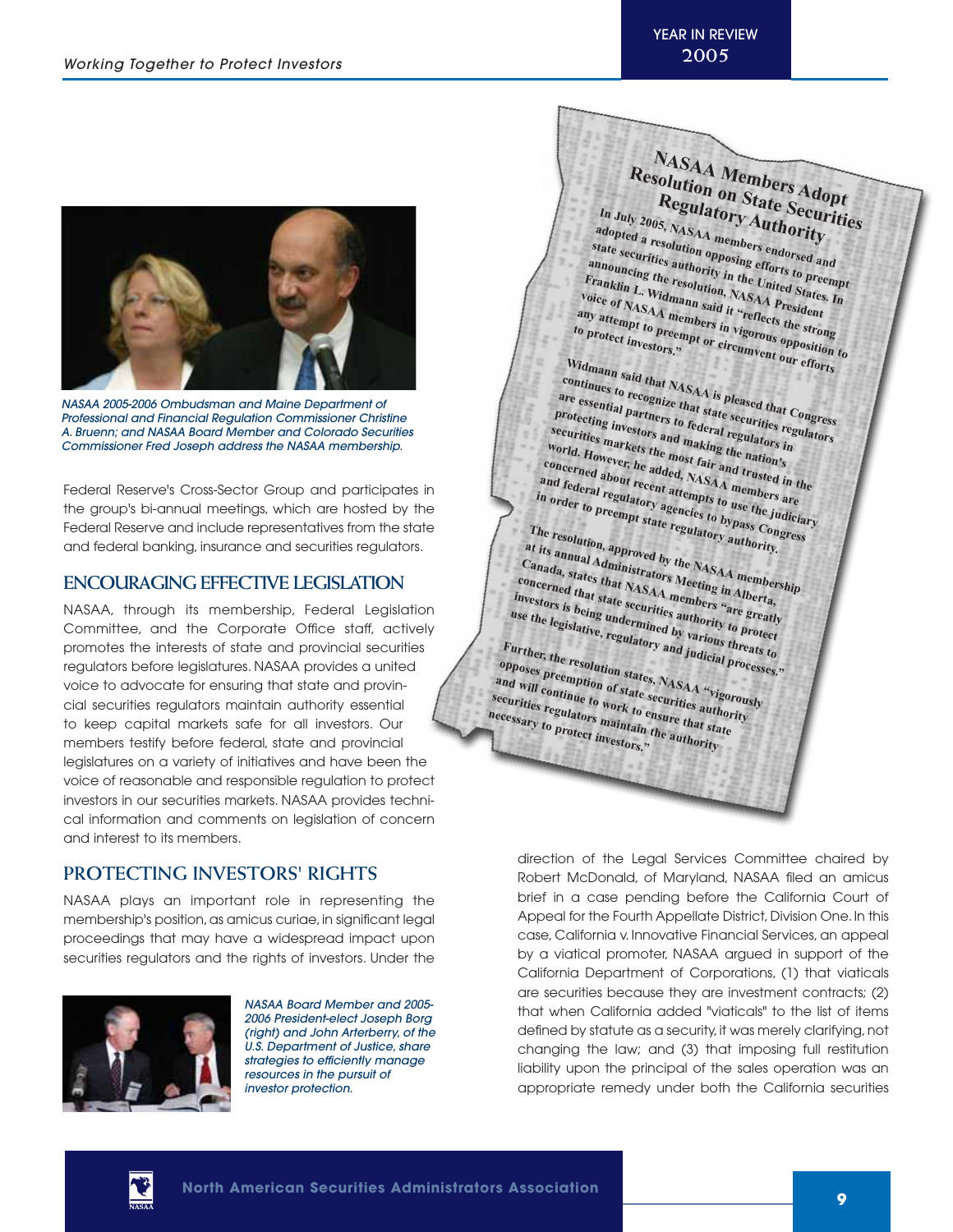

NASAA Board Member and Delaware Securities Commissioner James B. Ropp, briefs NASAA members on federal legislative developments.



NASAA 2005-2006 President and Wisconsin Securities Administrator Patricia D. Struck confers with NASAA Board Member and Manitoba Securities Commission Chair Donald G. Murray.

act as well as principles of equity. NASAA's liaison in California was Jim Openshaw, who won a hard-fought victory in the trial court.

## **ENHANCING MEMBER SKILLS & ABILITIES THROUGH EDUCATION**

Educating and training our members is a vital part of NASAA's mission. In 2005, NASAA hosted 10 training seminars, which attracted 832 participants. In addition to the joint NASAA/NAIC training seminar, other NASAA training seminars included sessions devoted to broker-dealer, investment adviser, franchise, corporation finance, investor education, electronic examination module, CRD/IARD, attorney/investigator and joint regulatory issues.

NASAA's emphasis on training helps promote uniformity by ensuring that state examiners, investigators and prosecutors are schooled in the current problem areas so that they can more effectively regulate the securities industry and serve investors.



NASAA President Franklin L. Widmann handed the gavel to President-elect Patricia D. Struck at the NASAA Annual Conference in September, 2005.

## **NASAA 2005-2006 STRATEGIC PLAN**

## **VISION**

**NASAA is the oldest international organization devoted to investor protection. Its membership includes the securities regulators in the 50 states, the District of Columbia, Puerto Rico, and the U.S. Virgin Islands; the provinces and territories of Canada, and Mexico.As the preeminent organization of securities regulators, NASAA is committed to educating investors, protecting investors from fraud and abuse, supporting capital formation, and helping ensure the integrity and efficiency of financial markets.**

## **MISSION**

**NASAA represents and serves its members through advocacy, education, subject matter expertise, communication and coordination.**

## **VALUES**

**NASAA values investor protection, education, respect for diverse views, building consensus, being proactive, and active participation by all members of the organization.**

## **GOALS**

- **Promote and enhance the effectiveness and efficiency of securities regulation by NASAA members.**
- **Promote investor awareness and educate potential and current investors.**
- **Communicate and advocate the value of securities regulation and investor protection by NASAA members.**
- **Enhance the skills, knowledge and abilities of members and staff through education.**
- **Assure an effective and efficient corporate governance and organizational structure.**
- **Continue to maintain a viable and effective corporate office.**



NASAA Board Member and North Dakota Securities Commissioner Karen Tyler, addresses the 88th NASAA Annual Conference, which she chaired.

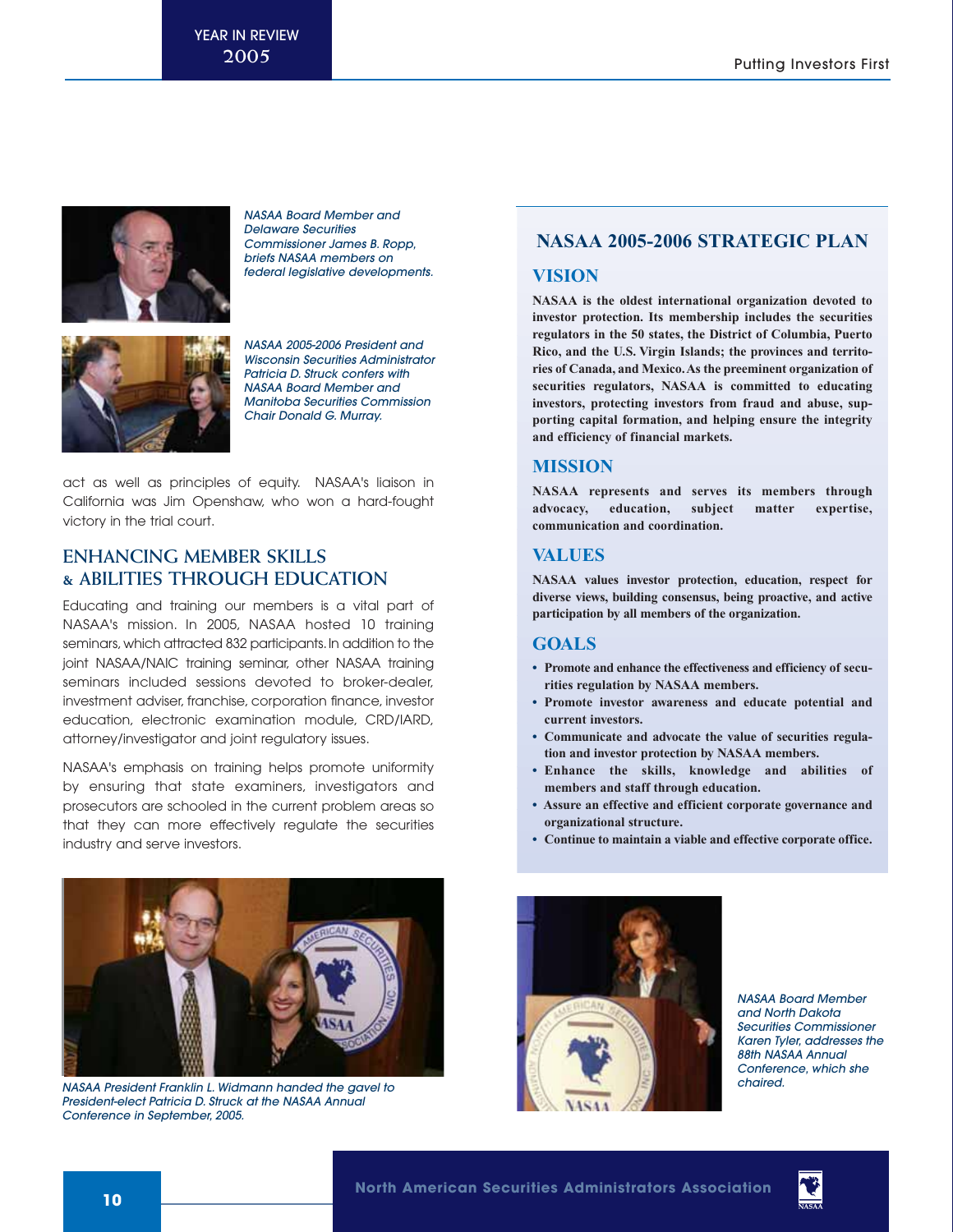

## **2005 NASAA Section Review**

## **Broker-Dealer**

## **OVERVIEW**

The NASAA Broker-Dealer Section focuses on issues involving broker-dealers and agents. These issues include qualification and licensing requirements, record keeping and compliance requirements, continuing education, and practices involving investors. The Section provides official comments on rule proposals; participates in discussions with industry, SRO's, and federal regulators regarding trends and concerns in the brokerage industry; and provides guidance to states on broker-dealer issues. Recent issues include suitability determinations, required disclosures, account fees, variable annuity sales, arbitration, finders, sales practices and supervision issues. The point-of-sale contact broker-dealers have with investors makes the work of this Section critical in achieving NASAA's mission of investor protection.

NASAA's 2004-2005 Broker-Dealer Section was chaired by Illinois Securities Director Tanya Solov; Don Saxon,



**<sup>11</sup> North American Securities Administrators Association**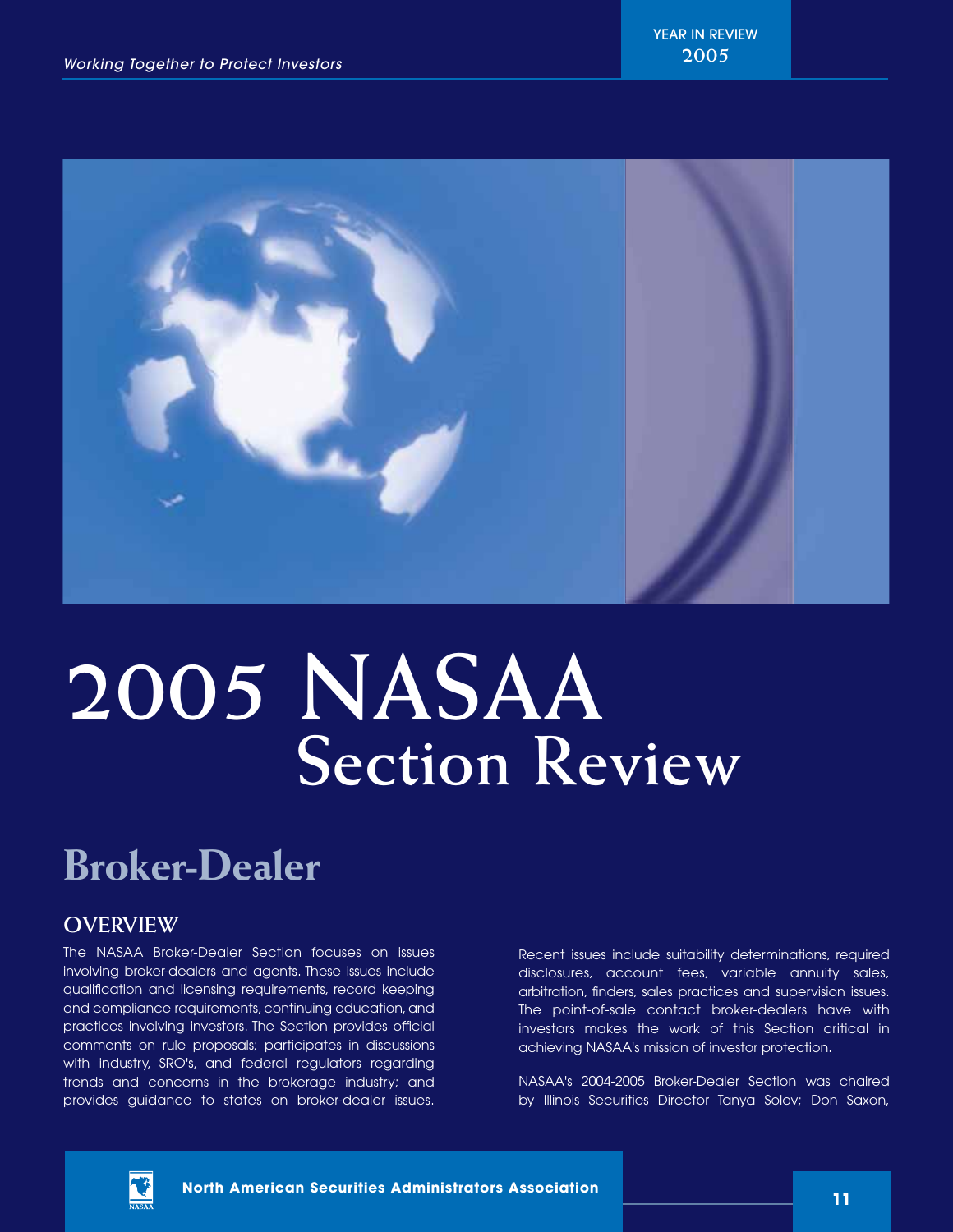Commissioner of the Florida Department of Financial Services Office of Financial Regulation, served as Vice Chair. Section Members included: Scott Borchert, Minnesota; Tanya Durkee, Vermont; Matthew Neubert, Arizona; and Douglas Brown, of Manitoba, served as the Section's Canadian Liaison.

The Section oversees the activities of six Project Groups, including: Continuing Education (Chair: Don Saxon, Florida); Exams Advisory (Chair: Sheila Cahill, Nebraska); Market and Regulatory Policy and Review (Chair: Matthew Neubert, Arizona); Broker-Dealer Operations (Chair: William Reilly, Florida); Arbitration (Chair: Leigh Davis-Schmidt, Utah); and Variable Annuities (Chair: John Cronin, Vermont).

The Section also works closely with the CRD/IARD Steering Committee, chaired by Maryland Securities Commissioner Melanie Senter Lubin.

## **2005 ACTIVITIES**

## **Branch Office Registration**

In a joint regulatory initiative that culminated in 2005, the SEC approved a common definition of "branch office" in the securities industry developed by NASAA, New York Stock Exchange (NYSE) Regulation and the NASD. The SEC also approved a new centralized branch office registration system through the Central Registration Depository (CRD®). Representatives from NASAA along with staff members of the NYSE and NASD, participated in the development of the proposed Uniform Branch Office Registration Form ("Form BR") and conforming changes in the Uniform Application for Securities Industry Registration or Transfer ("Form U4") and the Uniform Termination Notice for Securities Industry Registration ("Form U5").



Illinois Securities Director Tanya Solov, chair of NASAA's Broker-Dealer Section, listens as section member and Arizona Director of Securities Matthew Neubert, makes a point.



Connecticut Securities Director Ralph A. Lambiase moderated a NASAA Listens Forum that brought together leading experts for a thorough discussion exploring possible market manipulation through abusive naked short selling activity.

"The new branch-office definition demonstrates that regulators can respond positively to changes in industry business practices while remaining true to the underlying principle of investor protection," NASAA President Patricia D. Struck said."This updated and uniform definition, which can be delivered and monitored through CRD, will not only facilitate the continued effectiveness of our uniform system of registration, it also will allow firms to more easily put necessary protective measures into effect, and enable regulators to better monitor compliance." In addition to promoting efficiency for industry participants, Form BR will assist regulators in conducting exams. Specifically, the proposed form will link registered persons to various branches thereby enabling regulators to better track complaints to various branches. Regulators will also be able to generate reports about branch offices using the information contained on Form BR.

## **Short Sales**

In 2005, NASAA hosted a "NASAA Listens" Forum in Washington, D.C., to explore possible market manipulation through naked short selling activity. NASAA believes it is critical that existing federal rules governing short selling be revised to effectively remedy potential trading abuses. Naked short selling refers to a stock transaction in which the seller agrees to sell shares of stock that he or she neither owns nor has borrowed in time to make delivery to the buyer within the standard three-day settlement period, potentially resulting in a "fail to deliver" securities to the buyer. When done in large volumes, this sales tactic can be used to manipulate a stock's share value while allowing the seller to profit. The SEC adopted Regulation SHO in

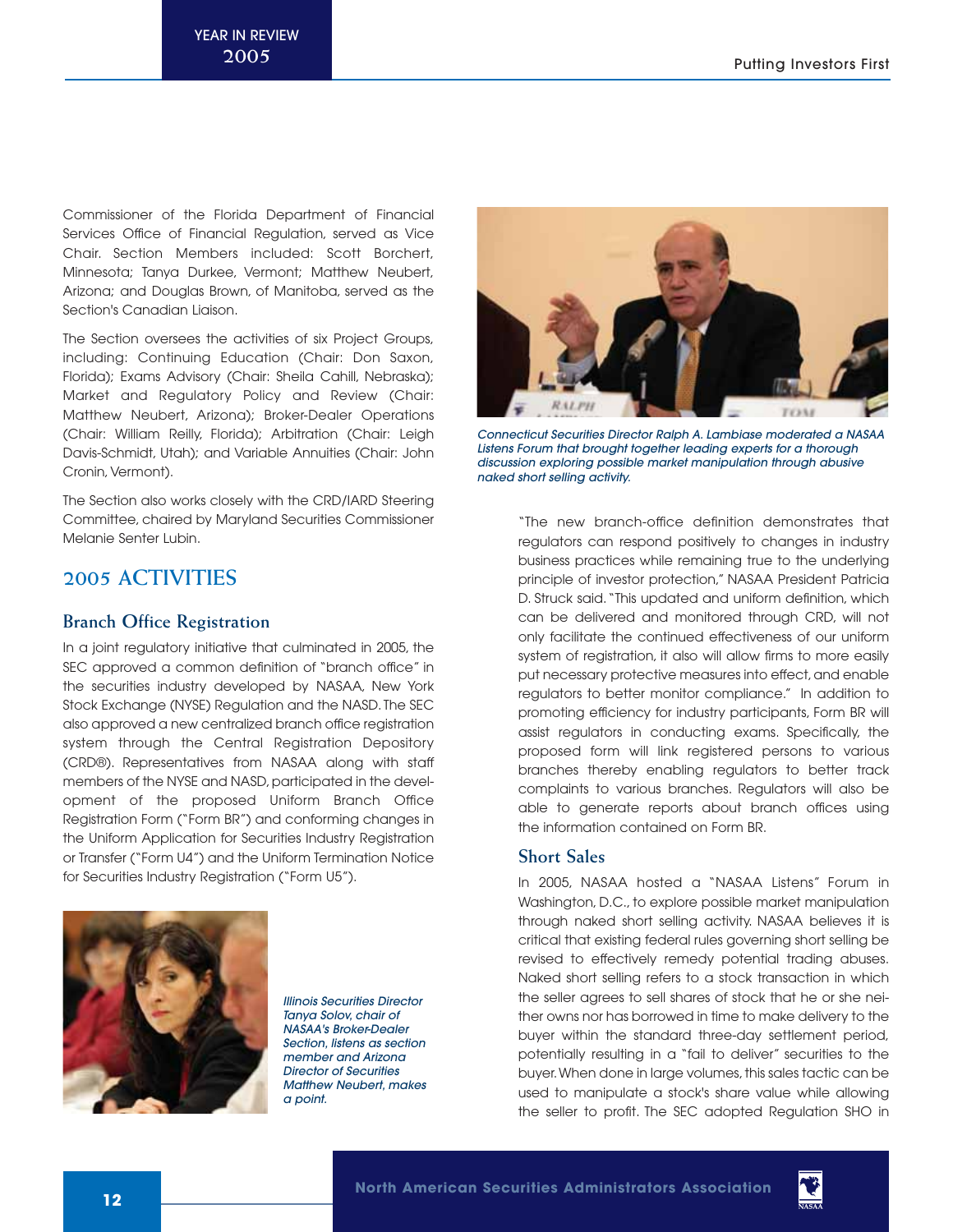2004 to update short-sale regulation and, in part, to address problems associated with abusive naked short selling transactions. Through Regulation SHO, the SEC now requires short sellers to locate the securities they will be borrowing before they proceed with the short sales. Industry compliance with Reg SHO began in January 2005 and in May the SEC launched a pilot program to determine the regulation's effectiveness. NASAA commends the SEC for its efforts to address short-selling abuses through Regulation SHO and we encourage the agency to consider additional measures to limit the detrimental impact of abusive naked short selling of the stock of small businesses.

## **Principal Considerations**

Members of NASAA's Broker-Dealer Section met with representatives of the securities industry to discuss issues involving industry cooperation with regulators and considerations that play a role in regulatory actions. NASAA believes that it is important to encourage firms to create a culture of compliance from the top level of the firm's management to all of the firm's agents and/or employees. NASAA believes that members may, in their sole discretion, take these considerations into account when determining what enforcement action, if any, should be taken against a broker-dealer when a violation has occurred. However, NASAA does not believe that a firm's cooperation and/or proactive steps should necessarily absolve firms from responsibility and/or liability or preclude the initiation of any enforcement proceeding. NASAA's "Principal Considerations" are not intended to provide formal guidance, but rather to encourage firms to self-police, self-report and act in a cooperative manner with NASAA members. NASAA believes these considerations will allow firms to view state regulators as a partner in "cooperative regulation" and will help facilitate a less litigious relationship between state regulators and the firms.

## **Arbitration**

The Wall Street scandals of recent years have prompted a record number of investors throughout the United States to seek relief through arbitration. NASAA believes that the NASD should compile and disseminate more meaningful and accurate statistics concerning arbitration outcomes, and should achieve balance in the composition of arbitration panels. We also believe that the NASD should consider ways to make arbitration truly voluntary. In 2005,

NASAA urged the NASD to strengthen its proposed rule that would entitle customers and associated persons to receive written explanations in arbitration awards. NASAA believes these explanations should include legal authorities and damage calculations, not merely the factual grounds for the decision, and should not be contingent upon request, but instead should be required. Further, NASAA believes the exceptions for simplified arbitrations conducted without a hearing and for default cases should be eliminated, and explained decisions should be required in those cases as well.The rule change, NASAA believes, not only will improve the quality of arbitration, but also will promote investor confidence and investor satisfaction in the arbitration process.

## **Variable Annuities**

Sales of variable annuities have increased dramatically over the past decade. As sales have risen, so too have complaints from investors. For many years, NASAA members have identified variable annuities sales practice violations as a top threat to investors. In 2005, NASAA, based on the efforts of the Variable Annuities Project Group, continued to urge the NASD to expand its proposed rule on the purchase, sale and exchange of deferred variable annuities to include all variable annuity transactions and to include a provision that specifically addresses the use of hypothetical illustrations in variable annuity transactions. Sales practice violations and inadequate supervisory policies and procedures designed to prevent and detect such violations as to the sale or exchange of variable annuities have been a major concern for all securities regulators. The Variable Annuities Project Group focused its efforts on training NASAA members about variable annuity issues, communicating with other regulators to assist them in understanding these issues and working with states on legislation and rulemaking regarding the sales of variable annuities. NASAA encourages changes in state laws that would allow state insurance regulators to continue to oversee the insurance companies that sell variable annuities while authorizing state securities regulators to investigate complaints about variable annuities and to take action against the companies and individuals who sell them.

## **Examination Modules and Exams**

In 2005, the Section's Operations Project Group, in conjunction with the Investment Adviser Operations Project Group, worked to develop sub-modules of the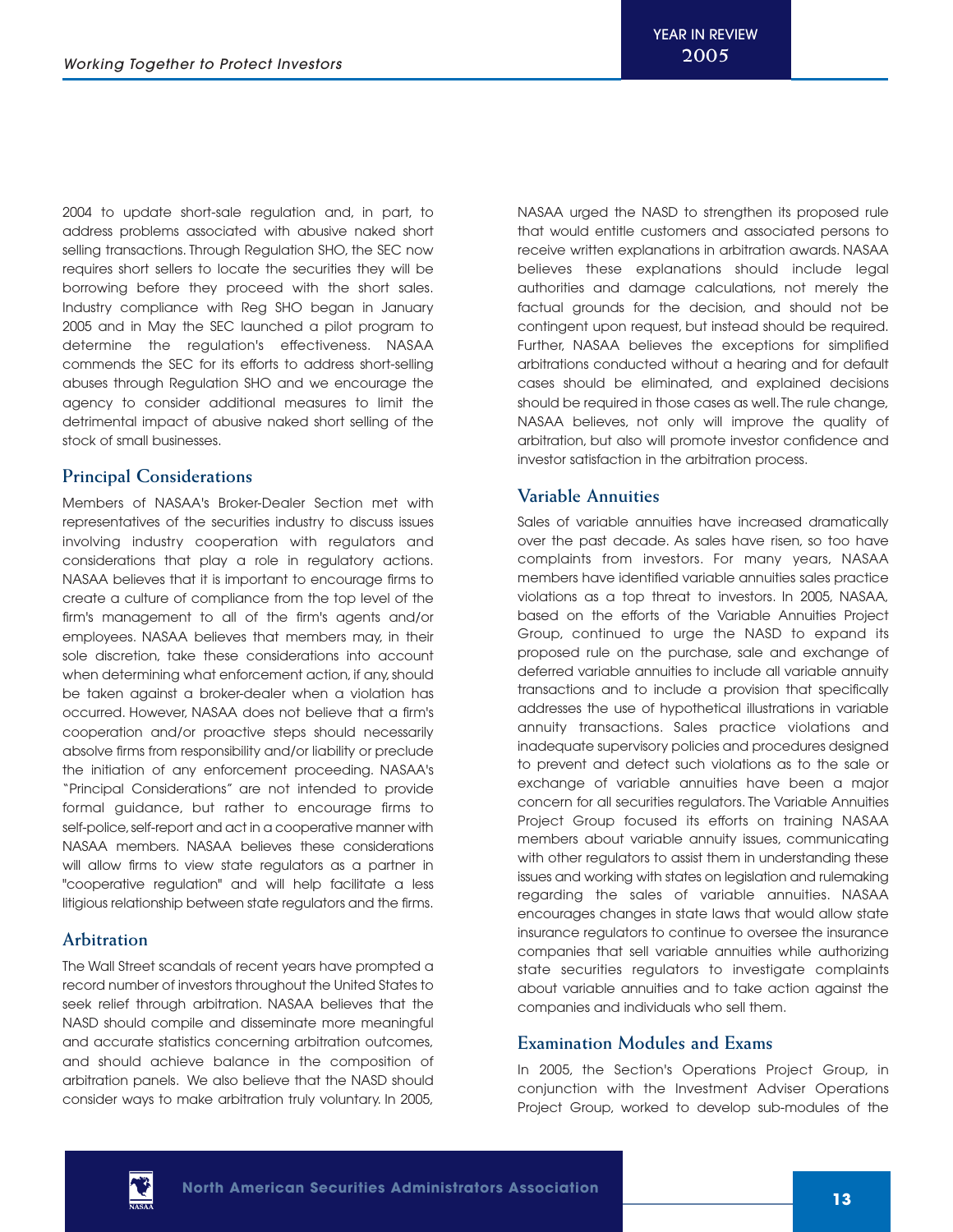

Don Saxon (center), Commissioner of the Florida Office of Financial Regulation and chair of NASAA's Continuing Education Project Group, in discusses as point with Theodore A. Miles, Director of the District of Columbia Securities Bureau, as Georgia Assistant Securities Commissioner Tonya Curry listens.

BD/IA modules focusing on mutual funds and municipal securities. In addition, the Section's Exams Advisory Project Group met with industry representatives and test developers in 2005 to draft and review new questions for addition to three exam banks.Approximately 300 questions pre-tested in 2005 were approved for addition to the exam banks in January 2006.

## **Continuing Education**

One of the best examples of state, federal, and industry cooperation is the Securities Industry Regulatory Council on Continuing Education. Created in 1995, the Council is comprised of representatives of the securities industry, self-regulatory organizations, the SEC, and NASAA. Our

## **2004/2005 SECTION & PROJECT GROUPS**

## **SECTION**

Tanya Solov (IL), Chair Don Saxon (FL), Vice Chair Scott Borchert (MN) Tanya Durkee (VT) Matthew Neubert (AZ) Douglas Brown (MB), Canadian Liaison

## **PROJECT GROUPS**

## Continuing Education

Don Saxon (FL), Chair Bonnie Moore (NV) Matthew Neubert (AZ)

## Exams Advisory

Sheila Cahill (NE), Chair William Cahill (MA)

## Market and Regulatory Policy and Review

Matthew Neubert (AZ), Chair Toni Clithero (VT) Colleen Monahan (CA)

joint efforts have resulted in a national continuing education program that is accepted by all regulatory agencies. In 2005, more than 180,000 financial professionals participated in the continuing education program's Regulatory Element computer-based training. The Council formed an Ethics Subcommittee to work on meeting the Council's goal of enhancing the ethics content for the Regulatory Element. This new module was added in April to all three Regulatory Element programs. The Council also is working on developing an Internet-based delivery platform for the Regulatory Element scenarios library.

## **Broker-Dealer and Joint Regulatory Training**

The Section's annual Broker-Dealer Training Seminar attracted more than 100 NASAA participants. The seminar offered sessions for examiners of all levels of experience, and focused on sales practices, supervision and examination procedures, and variable annuity and municipal securities issues. In addition, NASAA participated in the Joint Regulatory Training that was conducted by representatives of NASAA, the SEC, NASD, NYSE, and CBOE, and covered issues for senior examiners.

John Moore (AK) George Robison (UT) Ethan Silver (NJ) Bruce Topman (NY) **Operations** William Reilly (FL), Chair Rick Barry (NJ) Robert Burch (SC) Carol Gruis (OK) Alfred Hughes (VA) Klem Klementon (CT) Patricia Moy (HI) William Stone (KY) Bennette Zivley (TX)

#### **Arbitration**

Leigh Davis-Schmidt (UT), Chair Philip Toben (MO) Ronak Patel (TX)

## Variable Annuities

John Cronin (VT), Chair Lila Blackstone (DC) John Cullen (KY) Melanie Jenkins (NY) Dean Soma (HI)

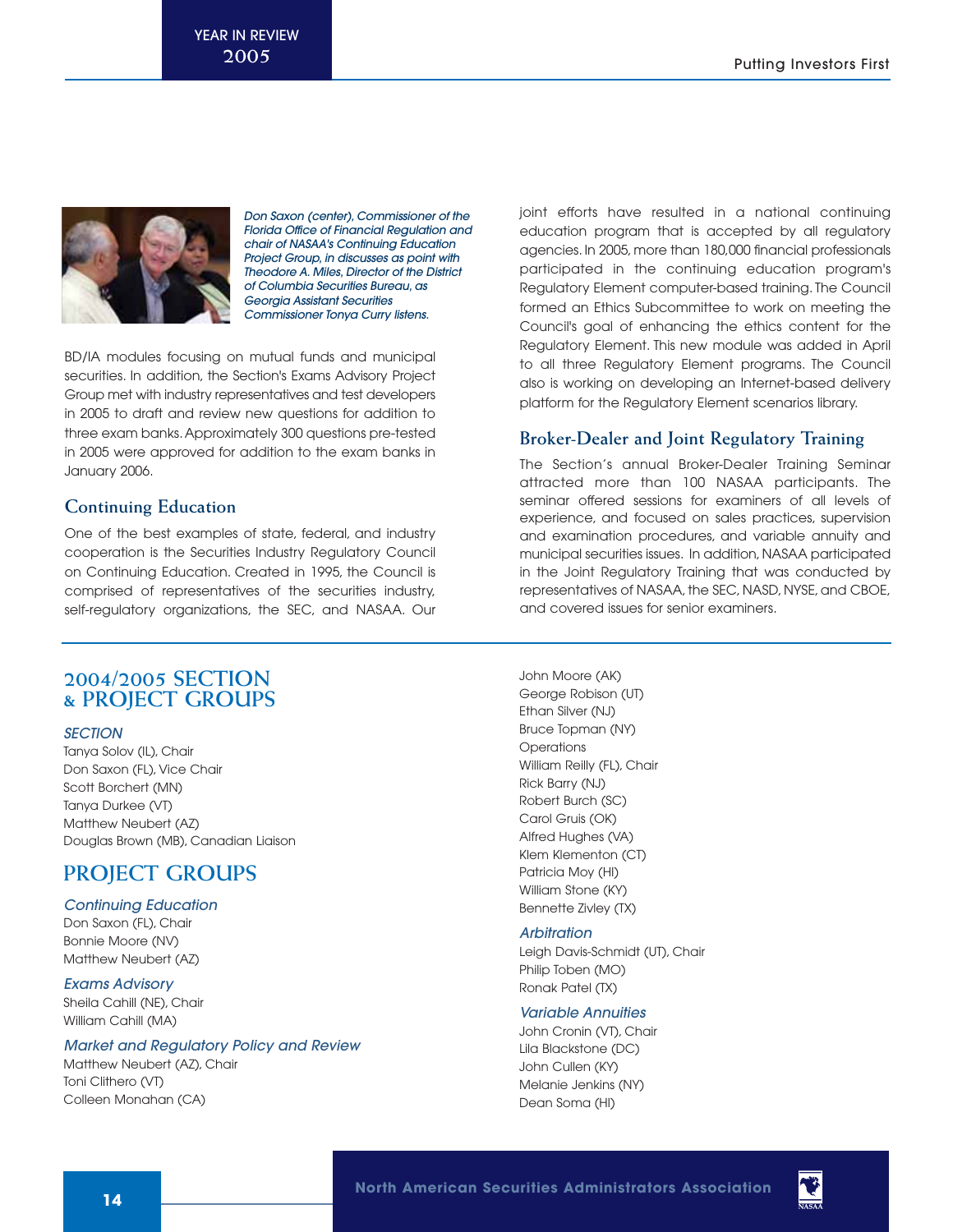## **Corporation Finance**

## **OVERVIEW**

NASAA Members have long helped facilitate capital formation at the state and local level. NASAA members assist entrepreneurs with their business plans, help them obtain resources to grow their enterprises and create local jobs. NASAA's 2004-2005 Corporation Finance Section was chaired by Texas Securities Commissioner Denise Voigt Crawford; Jack Herstein, Assistant Director, Nebraska Bureau of Securities, served as Vice-Chair. Section members included: Randall Schumann,Wisconsin; Timothy Le Bas, California; and Michael Stevenson, Washington. Susan Powell, of Newfoundland and Labrador, served as the section's Canadian Liaison.

The Section oversaw the activities of seven Project Groups, including: Corporation Finance Policy (Chair: Tim Cox, Maryland); Direct Participation Programs Policy (Chair: Rebecca J. Alford, Pennsylvania); Franchise and Business Opportunities (Chair: Dale Cantone, Maryland); Non-Profit Debt Offerings (Chair: Elvin Farr, Arizona); Shareholder Rights (Chair: Timothy LeBas, California); Small Business/Limited Offerings (Chair: Michael Stevenson, Washington); and Small Business Capital Formation (Chair: Randall Schumann, Wisconsin).

## **2005 ACTIVITIES**

NASAA's Corporation Finance Section made significant progress on its goals during 2005. The following is a brief synopsis of the Section's 2005 achievements.



Texas Securities Commissioner Denise Voigt Crawford, chair of NASAA's Corporation Finance Section, at the NASAA Spring Membership Meeting.



Washington Director of Securities Michael Stevenson, chair of NASAA's Small Business/Limited Offerings Project Group, discusses Regulation D at a NASAA Membership Meeting.

## **Small Business Issues**

Reflecting the important role small businesses serve in the North American economy, NASAA created a Small-Business Capital Formation Project Group within the Corporation Finance Section. The newly created project group focused in 2005 on three primary areas: the regulatory treatment of "finders," angel investors networks, and developing an entrepreneur education program regarding capital formation. The project group also examined regulatory issues concerning Special Purchase Acquisition Companies (SPACs), the "new generation" of blank check/blind pool offerings.

## **Multi-Jurisdictional Disclosure System**

In an effort by NASAA to keep its statements of policy, guidelines, and other publications current and consistent with the ever-changing statutory and regulatory environment, the Corporation Finance Policy Project Group continued its review of NASAA' corporation finance-related publications. As part of this review, the Project Group recommended, and the NASAA membership adopted, revisions to the Model Rules for State Coordination with the Multi-Jurisdictional Disclosure System (Model MJDS Rules). The model rules were adopted initially in 1990 to implement at the state level the SEC's Multi-Jurisdictional Disclosure System. The rules were updated to conform to "Plain English" standards and the Uniform Securities Act of 2002, to reduce the streamlined registration period to conform with the current Canadian registration period and to update references to federal statutes and rules.

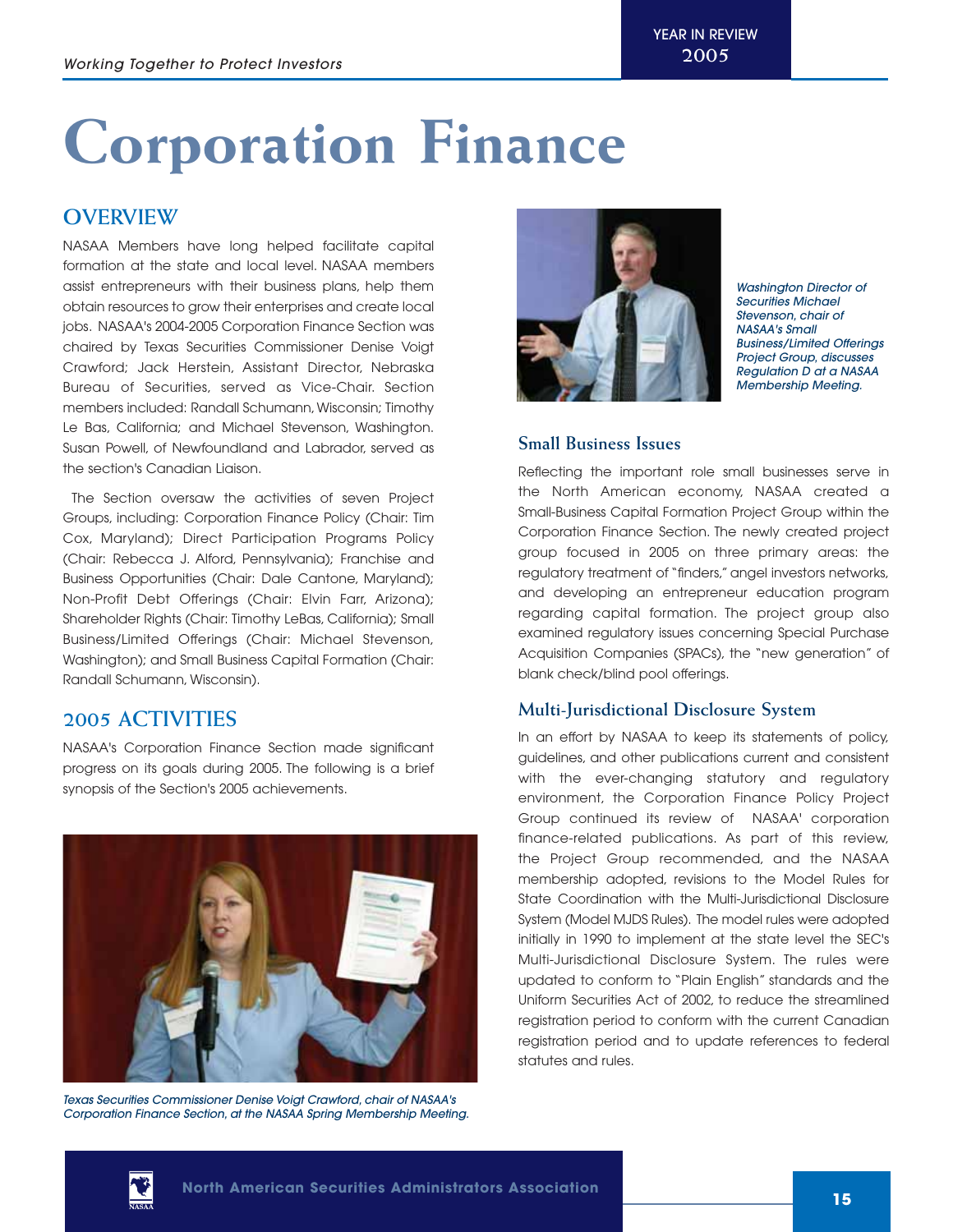## **Limited Offerings**

NASAA's Small Business/Limited Offerings Project Group focused in 2005 on issues regarding Regulation D, a SEC regulation governing private placement exemptions. This regulation, adopted in 1982, allows usually smaller companies to raise capital through the sale of equity or debt securities without having to register their securities with the SEC. Rule 503 of the regulation requires an initial notice filing on Form D, 15 days after the first sale of securities in an offering. In March 2005, SEC staff announced that the SEC and NASAA would work together on a revision of Form D, with the goal of electronic filing on EDGAR. NASAA's Small Business/Limited Offerings Project Group considers ways to enhance the form and have reviewed Form D filings in their states as part of this ongoing process.

## **Franchise Issues**

The Section's Franchise and Business Opportunities Project Group focused much of its effort in 2005 on studying issues with franchise brokers and working on a proposed educational brochure for investors with information about dealing with franchise brokers. Working in conjunction with the FTC, the Project Group also took steps to educate prospective franchisees about new disclosure requirements.

## **Corporate Governance**

NASAA generally supports measures proposed to strengthen corporate governance standards as a positive step toward protecting investors and helping restore their confidence. In 2005, NASAA's Shareholder Rights Project Group focused, among other areas, on issues regarding shareholder approval of executive compensation and whether criminal penalties should be increased among NASAA member jurisdictions in a manner consistent with the Sarbanes-Oxley Act.

## **Periodic Payment Plans**

NASAA has had a longstanding interest in the appropriate regulation of periodic payment plans. In 1992, the NASAA membership adopted "Guidelines for Registration of Periodic Payment Plans" that included suitability standards for the purchasing investor, limitations on brokers' sales charges and commissions, and additional disclosures for

**NASAA Member Serves on SEC<br>Advisory Committee on SEC<br>Public Companies** *Advisory Committee on SEC*<br> *Public Companies*<br>
<sup>*Public Companies*<br>
<sup>*Raka Resign, Assistant*</sup></sup>

**Jack E. Herstein, Assistant Director of the Nebraska Department of Banking & Finance Bureau of Securities and Vice Chair of NASAA's Corporation Finance Section was named in 2005 to** serve as an official observer of the Securities and **Exchange Commission's Advisory Committee on Smaller Public Companies. In this capacity, Herstein represents the interests of NASAA** 

**members in the committee's deliberations. The Advisory Committee consists of 21 members**

**and three observers. It was established by former SEC Chairman William Donaldson to examine the impact of the Sarbanes-Oxley Act and other aspects**

**of the federal securities laws on smaller companies. "Over two years have passed since the Sarbanes-**

Oxley Act was enacted into law, and it is very timely **to review its impact on smaller public companies," NASAA President and New Jersey Securities Bureau Chief Franklin L. Widmann said. "State securities regulators have long been leaders in developing and administering programs that help to facilitate small business capital formation consistent with their mission of investor protection. As small business experts, state securities regulators are extremely interested in the issues to be addressed by the com our assistance as the com** mittee and we stand ready to provide<br>**Ce as the committee move of provide**<br>**Portant inity**<br>**Portant inity with this important initiative." Manufactures with this important initiative."** *moves forward* 

> investors. Unfortunately, the authority of state securities regulators to register periodic payment plans (contractual plans) was preempted when the National Securities Markets Improvement Act of 1996 (NSMIA) was enacted into law, and states' ability to provide regulatory protection on the "front-end" of the sale was lost. In 2005, Congress became concerned about potential abuses of military personnel through the fraudulent sale of periodic payment plans. NASAA offered assistance to Rep. Max Burns (R-GA) to strengthen the "Military Personnel Financial Services Protection Act" as it successfully moved through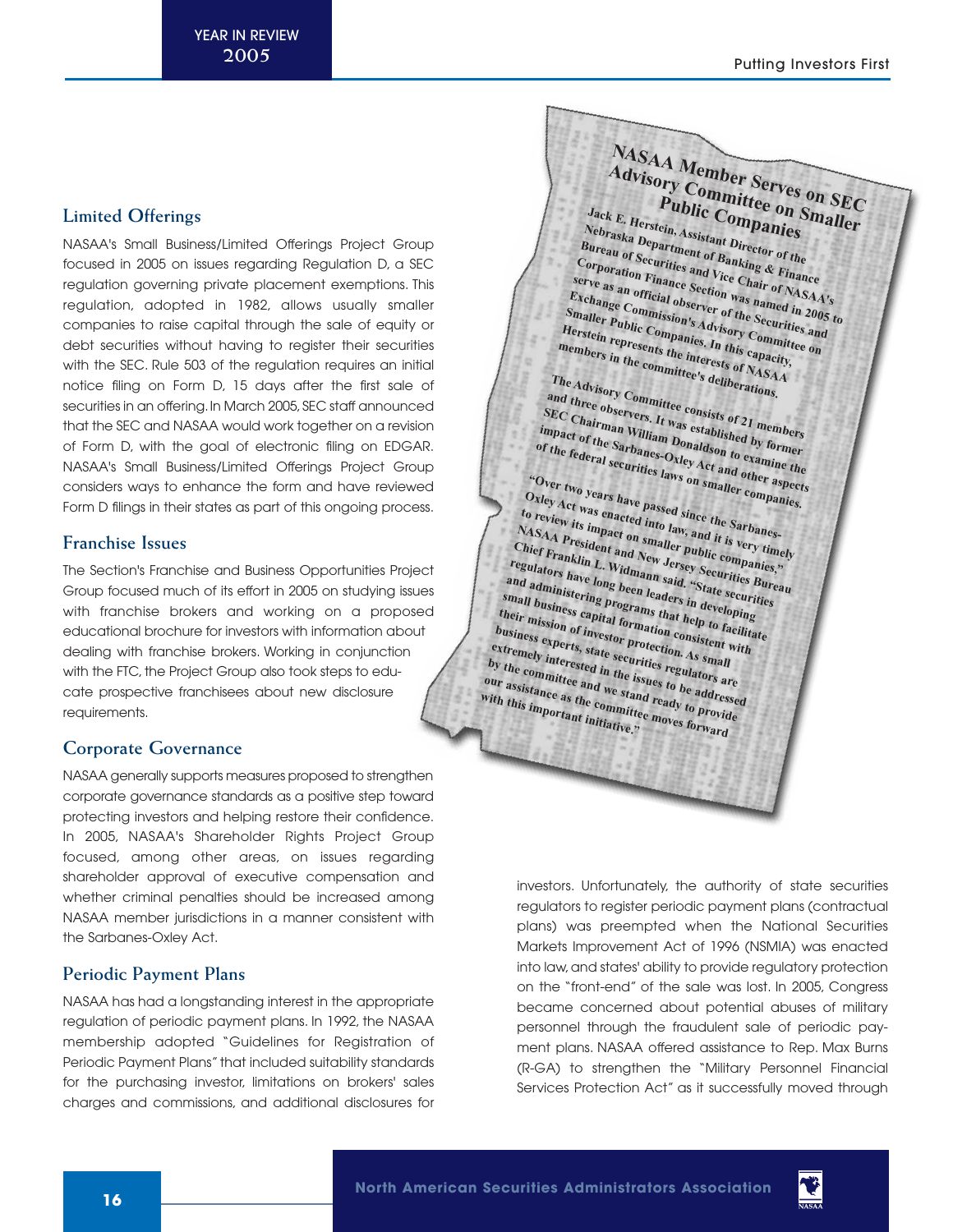

Pennsylvania Securities Commissioner Robert Lam, <sup>a</sup> member of NASAA's Shareholder Rights Project Group, discusses corporate governance issues.

the legislative process. Two amendments proposed by NASAA were included in the House-passed version - to specifically acknowledge that state securities regulators have authority on military bases and to ensure that the information regarding investment adviser and investment adviser representative applicants and registrants is available to the public through the Investment Adviser Public Disclosure (IAPD) website. The bill was forwarded to the Senate Banking Committee for further consideration. Many NASAA members raised these issues with their congressional delegation during the spring conference, which contributed to this success.

## **Training**

The Corporation Finance Section conducted two training seminars in 2005, including sessions devoted to franchise examiner training and corporate financing issues. In June, the annual Franchise & Business Opportunity Training Seminar attracted 40 NASAA participants. In July, 75 NASAA participants attended the annual Corporate Finance Training Seminar,where Section Chair Denise Voigt Crawford and Section Vice-Chair Jack Herstein were presented with Distinguished Service Awards.

## **2004/2005 SECTION & PROJECT GROUPS**

## **SECTION**

Denise Voigt Crawford (TX), Chair Jack Herstein (NE), Vice-Chair Randall Schumann (WI ) Tim Le Bas (CA ) Michael Stevenson (WA ) Susan Powell (NL), Canadian Liaison

## **PROJECT GROUPS**

## Corporation Finance Policy

Timothy F. Cox (MD), Chair William M. Beatty (WA) Brenda J. Benham (BC) Dennis Britson (IA) Patrick Morgan (MO) Don A. Raschke (TX)

## Direct Participation Programs Policy

Rebecca J. Alford (PA), Chair Peter Cassidy (MA) Mark R. Heuerman (OH) James McManus (DC) Susan Baker Toth (AZ) Terri Orton (NM)

## Franchise and Business Opportunities

Dale Cantone (MD), Chair Henry Lew (CA) Steve Maxey (VA)

Joseph Punturo (NY) Stephen Okumura (HI)

#### Non-Profit Debt Offerings

Elvin Farr (AZ), Chair Stacie Gorman (PA) Lynn Hammes (KS) David Stauffer (OR) Karen D. Wildmo (MI)

## Shareholder Rights

Tim Le Bas (CA), Chair Mark Connolly (NH) Gina Gombar (MA) Bruce Kohl (NM) Robert M. Lam (PA) Rosann Youck (BC)

#### Small Business/Limited Offerings

Michael Stevenson (WA), Chair Craig Goettsch (IA) Milagros Lepper (PA) Bracha Pollack (NJ) David Weaver (TX) Henry Withers (CO)

## Small Business Capital Formation

Randall Schumann (WI), Chair Gabriel Eckstein (CA) Jonica Fitzmorris (TX) Rosetta Gagliardi (PQ) Karen Powell (MT) Steven J. Wachtel (NJ)

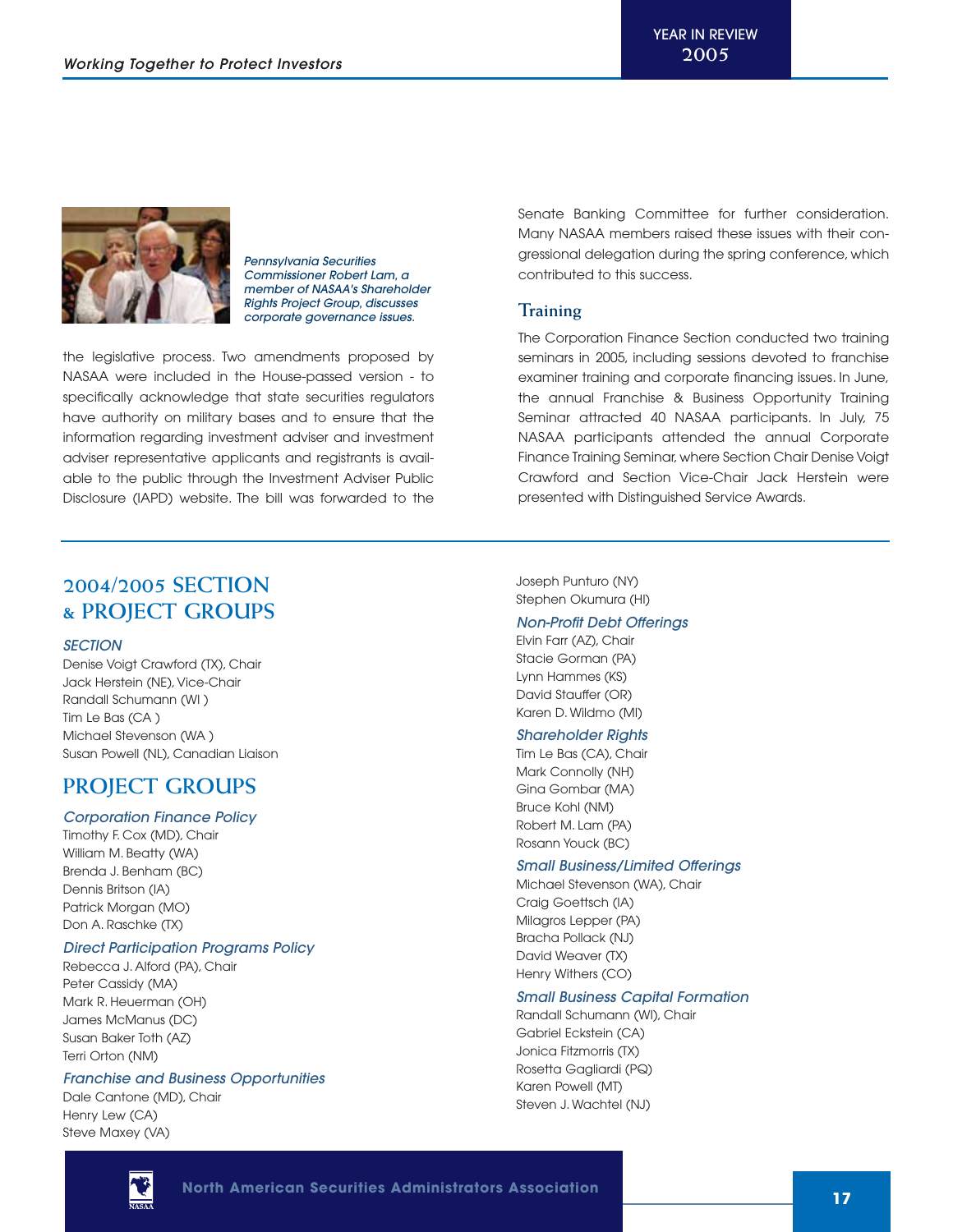## **Enforcement**

## **OVERVIEW**

NASAA members have a significant history of bringing enforcement actions, including criminal prosecutions. Enforcement against fraud is the essence of what state and provincial securities regulators do  $-$  to protect investors and to appropriately sanction and punish those who would harm or defraud investors. NASAA assists its members in coordinating enforcement efforts regarding multi-state frauds by facilitating the sharing of information and leveraging the resources of the states more efficiently. NASAA's Enforcement Section acts as a point of contact for other federal agencies and the self-regulatory organizations, such as the SEC, the FBI, the Postal Inspectors, the NASD, and the NYSE; and helps identify new fraud trends.

NASAA's 2004-2005 Enforcement Section was chaired by North Carolina Deputy Securities Administrator David Massey and Alabama Securities Director Joseph Borg; Chris Biggs, Kansas Securities Commissioner, served as Vice Chair. Section members included: Virginia Jo Dunlap, California; and Richard Gerber, Pennsylvania. Glenda Campbell, Alberta, served as the Section's Canadian Liaison.

The Section oversaw the activities of nine Project Groups, including: Attorney/Investigator Training (Chair: Peter Jamison, Delaware); Enforcement Database (Chair: A. Duane Fry, Georgia); Internet Enforcement (Chair: Colin McCann, Ontario); Litigation Forum (Chair: Chris Biggs, Kansas); Special Project Development & Coordination (Chair: Zachary Ortenzio, Pennsylvania); Unregistered Securities Products/Unregistered Persons (Chair: David Cohen, Wisconsin); Sales Practices of Registered and Unregistered Persons (Chair: Michael Byrne, Pennsylvania); Viaticals (Chair: Jim Openshaw, California) and Enforcement Zones (Chair: Katharine Weiskittel, Maryland).



North Carolina Deputy Securities Administrator David Massey, chair of NASAA's Enforcement Section, outlines the section's accomplishments at a meeting of NASAA members.

## **2005 ACTIVITIES**

## **Commodities Fraud**

Throughout 2005, NASAA took proactive steps to enhance its outreach to the federal Commodities Futures Trading Commission (CFTC) to facilitate cooperative efforts to address commodities fraud. Following a successful cooperative enforcement action involving the CFTC and the New Hampshire Department of State, Bureau of Securities, Daniel Nathan, Chief of CFTC's Office of Cooperative Enforcement, said,"This action demonstrates the important role that states can play in stopping commodities fraud, and the benefits to states in joining our investigations and actions." He hailed the action, saying it represents "a new chapter in the history of our cooperative efforts with states to attack commodities fraud."

## **Internet Enforcement**

The Internet continues to play a greater role in investment research and transactions in North America. To help protect investors from Internet-based fraud, NASAA's Internet Enforcement Project Group prepared a CD-ROM tutorial to educate investigators on current techniques and procedures for investigating Internet fraud. The project is a cooperative effort among members of the project group and the National White Collar Crime Center (NW3C), which will produce the CD-ROMs. Members of the project group also served as panelists in discussions of Internet investment fraud at the Economic Crime Summits of the National White Collar Crime Center (NW3C).



Daniel Nathan, Chief of the Office of Cooperative Enforcement at the Commodities Futures Trading Commission, and Linda Thomsen, Director of the Securities and Exchange Commission's Division of Enforcement, discuss effective coordination of enforcement efforts to combat investment fraud at NASAA's Annual Conference.

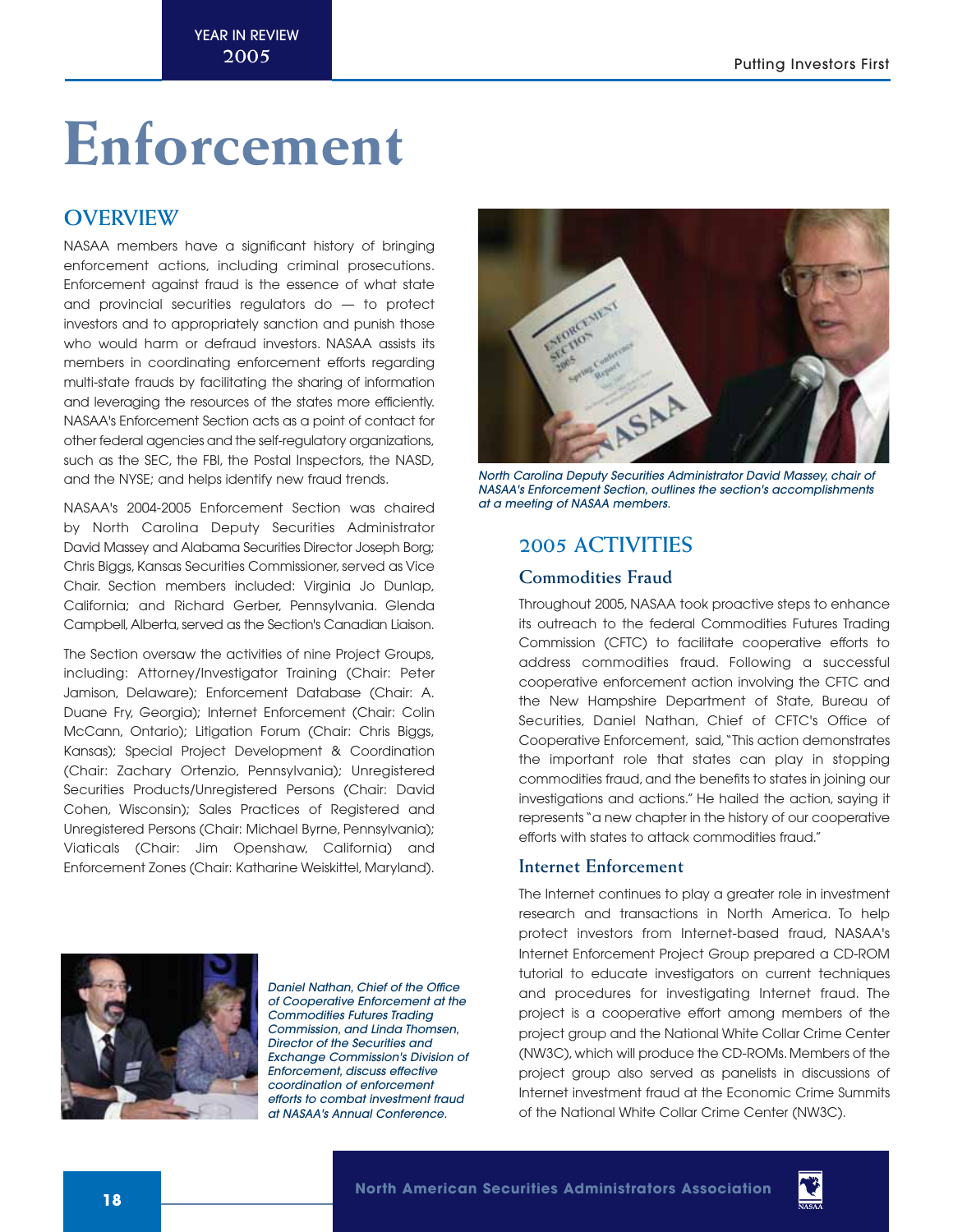## **Unregistered Products/Persons**

NASAA in 2005 launched the Unregistered Products and Unregistered Persons Project Group. The project group identified and alerted NASAA members to a new trend in securities fraud: fake regulators using deceptive websites to target international investors. Stemming from this work, NASAA issued an Investor Alert news release to raise public awareness of this fraudulent activity. The news release generated much media interest and prompted several calls to NASAA members from potential victims, including an investor from England who was referred by the U.S. Embassy in London to contact NASAA for contact information for a NASAA member jurisdiction.

## **Public Outreach**

The Enforcement Section, in conjunction with the Corporate Office, continued to take proactive steps to inform the public about new trends in investment fraud with the annual release of the NASAA Top 10 Threats to Investors.The following ranking of NASAA's Top 10 threats to investors for 2005 is based on the order of prevalence and seriousness as identified by an annual survey of state securities regulators: 1. Ponzi Schemes, 2. Unlicensed Individuals Selling Securities, 3. Unregistered Investment Products, 4. Promissory Notes, 5. Senior Investment Fraud, 6. High-Yield Investments, 7. Internet Fraud, 8. Affinity Fraud, 9. Variable Annuity Sales Practices,10,Oil & Gas Scams.Three investment opportunities also were cited for "dishonorable mention," including: penny stocks, private placements, and investment seminars.

## **Litigation Forum**

NASAA's Litigation Forum Project Group successfully coordinated NASAA's first "hands-on" trial school in 2005. The school was held in Louisville, Colorado, at the National Institute for Trial Advocacy (NITA) and attracted more than 50 students from the NASAA membership. The following individuals served as instructors: Chris Biggs, Kansas; Michael Byrne, Pennsylvania; David Cosgrove, Missouri; Wayne Klein, Utah; Mark Mader, Indiana; Randy McNeill, Alabama; Doug Ommen, Missouri; Sara Scribner, Texas; Jeff Spill, New Hampshire; Mary Beth Taylor, Virginia; Bruce Topman, New York; and Roger Waldman, New York. The schools received excellent reviews from students and faculty alike.



Kansas Securities Commissioner Chris Biggs (right), chair of NASAA's Litigation Forum Project Group, outlines plans for NASAA's first "hands-on" trial school as Iowa Superintendent of Securities Craig Goettsch listens.

## **Enforcement Outreach & Training**

NASAA took steps in 2005 to reach out to other regulators at both the state and federal levels on issues of common interest. For example, in May, NASAA successfully joined forces with the National Association of Insurance Commissioners to conduct the second joint training program to benefit state insurance and state securities regulators who want to work together more effectively to solve the persistent problem of securities fraud by insurance agents. NASAA's annual Winter Enforcement Conference attracted more than 230 NASAA participants for a two-day session on emerging trends in fraudulent activities. The Section also presented former Colorado Chief Investigator Jamie Sharp with the NASAA Annual Enforcement Award. The Section's Attorney Investigator Training, attended by 165 NASAA participants, offered a two-day seminar covering the fundamentals of securities enforcement.

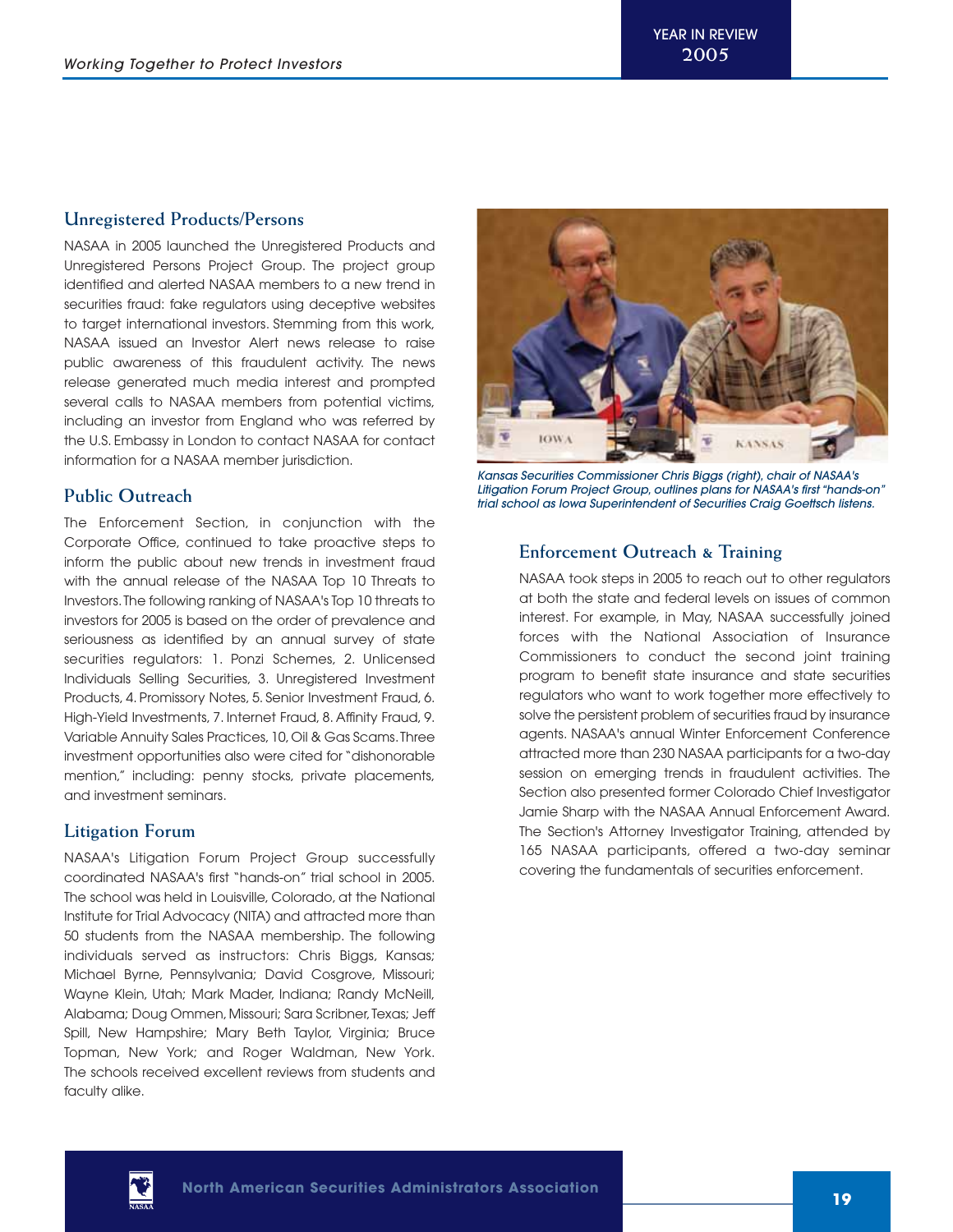## **2004/2005 SECTION & PROJECT GROUPS**

## **SECTION**

David Massey (NC), Chair Chris Biggs (KS), Vice-Chair Virginia Jo Dunlap (CA) Richard Gerber (PA) Glenda Campbell (AB), Canadian Liaison

## **PROJECT GROUPS**

## Attorney/Investigator Training

Peter Jamison (DE), Chair Debra Bollinger (VA) T. Webster Brenner (MD) Daniel Clarke (OK) Kelley McKinnon (ON) Al Rusch (DC) Susan Schoaps (OR)

### Enforcement Database

A. Duane Fry (GA), Chair James Burns (ID) Rodney Griess (NE) Charles Kaiser (OK) Patricia Moy (HI) Baldemar Quintanilla (TX)

### Internet Enforcement

Colin McCann (ON), Chair Robert Brunner (OR) Michelle Elliot (TN) Shawn Pruett (NC) Mary Hosmer (MO) Shawn Pruett (NC) Joseph Punturo (WY) Joseph Malone (PA)

#### **Viaticals**

Jim Openshaw (CA), Chair Lucy Cardwell (MD) Maliaka Bass EssamelDin (TN) John Michael Foley (AL) Joseph Oman (TX)

## Litigation Forum

Chris Biggs (KS), Chair Randy McNeill (AL) Jeffrey Spill (NH) Mary Beth Taylor (VA)

### Special Project Development & Coordination

Zachary Ortenzio (PA), Chair Terry Bolte (CO) Jay Knight (DC) Bryan Lantagne (MA) Ricky Locklar (AL) David Ruhnke (KS) Sharon Sloan (NM)

### Unregistered Securities Products/Unregistered Persons

David Cohen (WI), Chair Asdrubal Aponte (PR) Robert Koppin (IA) Allan Russ (NC) Caroline Smith (OR)

### Sales Practices of Registered and Unregistered Persons

Michael Byrne (PA), Chair Scott Borchert (MN) Bruce Kohl (NM) Constance Melton (TX) Tracy Meyers (SC) Nathan Thomas (MS)

#### Enforcement Zones

Katharine Weiskittel (MD), Chair Zone 1 (Northeast) David Briden (RI) Zone 2 (Southeast) Dale Clements (TN) Zone 3 (Mid-Atlantic) Katharine Weiskittel (MD) Zone 4 (Central) Sonya Lester (IA) Zone 5 (South/Central) David Grauer (TX) Zone 6 (Mountain) Charles Reinhardt (CO) Zone 7 (Western) Michelle Teed (OR) Zone 8 (Canadian) Brian Butler (ON)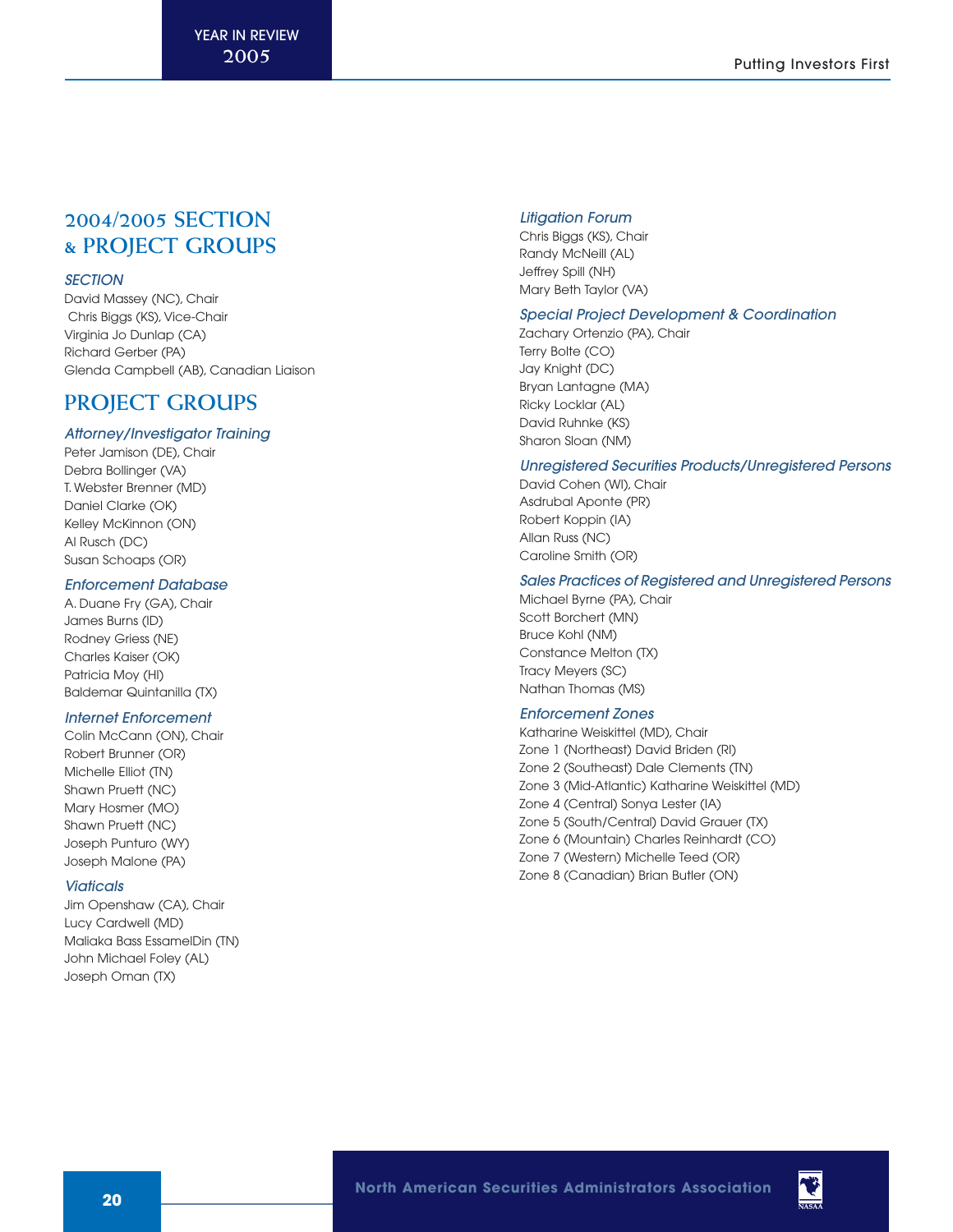## **Investment Adviser**

## **OVERVIEW**

The primary goal of NASAA's Investment Adviser Section is to help NASAA members protect investors by making the regulation of small investment advisers more manageable. Through careful licensing and on-site examinations, NASAA members protect investors from malfeasance ranging from overreaching sales practices to outright fraud. NASAA members believe it is critical that information about investment advisers be readily accessible to the investing public, industry, and regulators. NASAA members have made much progress in streamlining the regulatory process for investment advisers. Recognizing that good compliance programs have costs associated with them, especially for small firms that make up the majority of the industry, NASAA members remain commited to keeping these costs as low as possible while continuing to protect the interests of investors.

NASAA's 2004-2005 Investment Adviser Section was chaired by Theodore A. Miles, Director of the District of Columbia Securities Bureau. Craig Goettsch, Iowa Superintendent of Securities, served as Vice Chair. Section members included: Colleen Keefe, Kentucky; Ron Thomas,



Maryland Securities Commissioner Melanie Senter Lubin, chair of NASAA's Board-level CRD/IARD Steering Committee, briefs NASAA members on the one-year waiver by NASAA and the SEC of certain system fees paid by investment advisers and all investment adviser representatives for registration in the Investment Adviser Registration Depository (IARD) program.



NASAA Investment Adviser Section Chair Theodore A. Miles, Director of the District of Columbia Securities Bureau, outlines the section's priorities to NASAA members.

Virginia; and Richard White, Florida. Barbara Shourounis, Saskatchewan, served as the Section's Canadian Liaison.

The Section oversaw the activities of five Project Groups, including: Operations (Chair: Michael Huggs, Mississippi); Outreach (Chair: Theodore Miles, District of Columbia); Regulatory Policy and Review (Chair: Kenneth Hojnacki, Wisconsin); Training (Chair: Richard White, Florida), and Zones (Chair, Colleen, Keefe, Kentucky).

The Section also works closely with the CRD/IARD Steering Committee, chaired by Maryland Securities Commissioner Melanie Senter Lubin.

## **2005 ACTIVITIES**

## **Investment Adviser Regulation**

NASAA has consistently encouraged the SEC to minimize investor and industry confusion by clarifying all issues tied to the incidental practice of advisory services. In 2005, NASAA monitored an SEC rule that permits brokerage firms to charge asset-based fees to their customers without automatically meeting the definition of investment adviser. The new rule, among other provisions, exempts certain broker-dealers offering investment advice to clients from registration under the Investment Advisers Act, provided that any advice offered is on a non-discretionary basis and is solely incidental to brokerage services provided, and disclosure is made to the clients that their accounts are brokerage accounts. NASAA believes agents of broker-dealers marketing wrap fee programs should register as investment adviser representatives.

## **Hedge Funds**

NASAA members are increasingly engaged in investigations and enforcement actions regarding hedge funds, their managers, and advisers. The expansion of the hedge fund industry's scope and its increasing flow of assets support the proposition for additional regulatory oversight and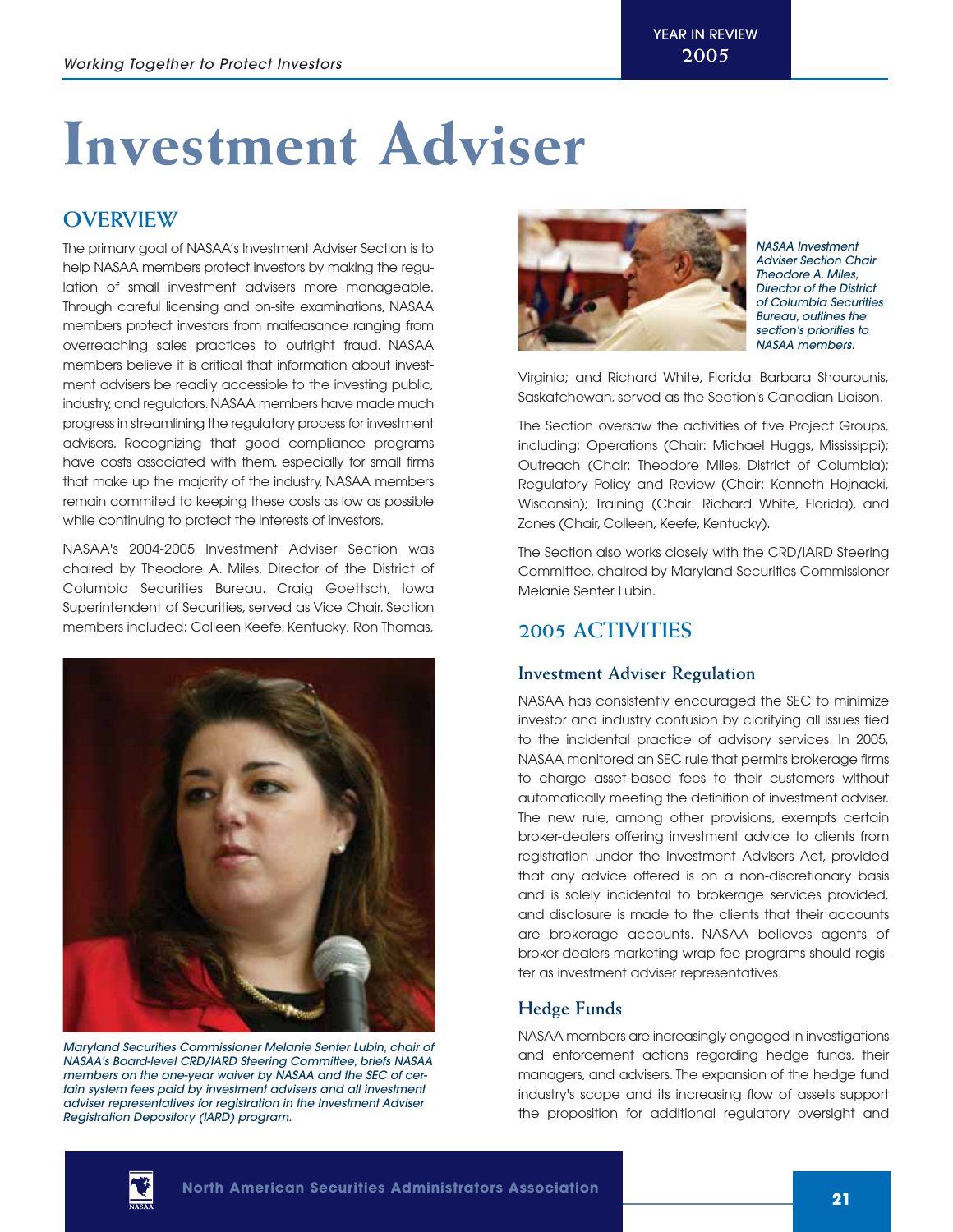monitoring of hedge fund advisers and their affiliates. NASAA supports the SEC's rule to require hedge fund advisers to register under the Investment Advisers Act of 1940.

## **IA Coordinated Examination Project and Best Practices**

The Section's IA Operations and IA Zones project groups, developed a series of best practices in an effort to help investment advisers develop compliance programs that will minimize the potential for regulatory violations.The best practices, announced at the NASAA Annual Conference in September, were developed after a nationwide coordinated examination of investment advisers by state examiners in 33 NASAA jurisdictions in the United States and Canada revealed a significant number of problem areas. NASAA Investment Adviser Section Chair and District of Columbia Securities Bureau Director Theodore A. Miles said 367 examinations of investment advisers were conducted between March 2005 and May 2005. Of these exams, 323 revealed at least one deficiency. Overall, the examinations found 2,068 deficiencies in 18 compliance areas, compared with 588 deficiencies in 15 compliance areas in the previous sweep, conducted in 2003. The greatest number of deficiencies identified in the 2005 sweep involved registration, followed by contracts, supervision, privacy, and books and records.



Nationwide coordinated examination of investment advisers by examiners in 33 NASAA jurisdictions found several problem areas.

## **Form ADV**

Under the Direction of the CRD/IARD Steering Committee, NASAA and SEC staff continued to work in 2005 to revise Part II of Form ADV and facilitate its filing and public disclosure through the Investment Adviser Registration Depository (IARD) and Investment Adviser Public Disclosure system (IAPD). These much-needed revisions, which include the addition of investment adviser brochure information and the electronic filing of Part II, remain a top priority for NASAA members.

## **IARD Fee Waiver and Reduction**

In 2005, NASAA and the SEC announced a one-year waiver of certain system fees paid by investment advisers and all investment adviser representatives for registration in the Investment Adviser Registration Depository (IARD) program. Separately, NASAA also announced that it is reducing by 30 percent system fees paid by state-regulated investment advisers on an on-going basis.

The IARD system is an Internet-based national database sponsored by NASAA and the SEC and operated by NASD in its role as a vendor. IARD provides a single nationwide database for the collection and dissemination of information about individuals and firms in the investment advisory field; and offers investment advisers and representatives a single source for filing state and federal registration and disclosures. IARD system fees are used for user and system support along with periodic enhancements to the system. Since its inception, the IARD system has exceeded expectations. The IARD system provides streamlined registration procedures for investment advisers and their representatives, promotes consistency, and allows investors to research the employment and disciplinary histories of more than 21,000 investment adviser firms and eventually 200,000 individual investment adviser representatives. NASAA is pleased that IARD's success has allowed the waiver and reduction in the system fees, which was approved by NASAA's Board of Directors. NASAA leadership will continue to monitor the system's revenues to determine whether future fee adjustments are warranted.

## **Examinations and Training**

The Section focused considerable attention in 2005 on training staff members from NASAA jurisdictions on the use of new modules for examinations of investment advisers.

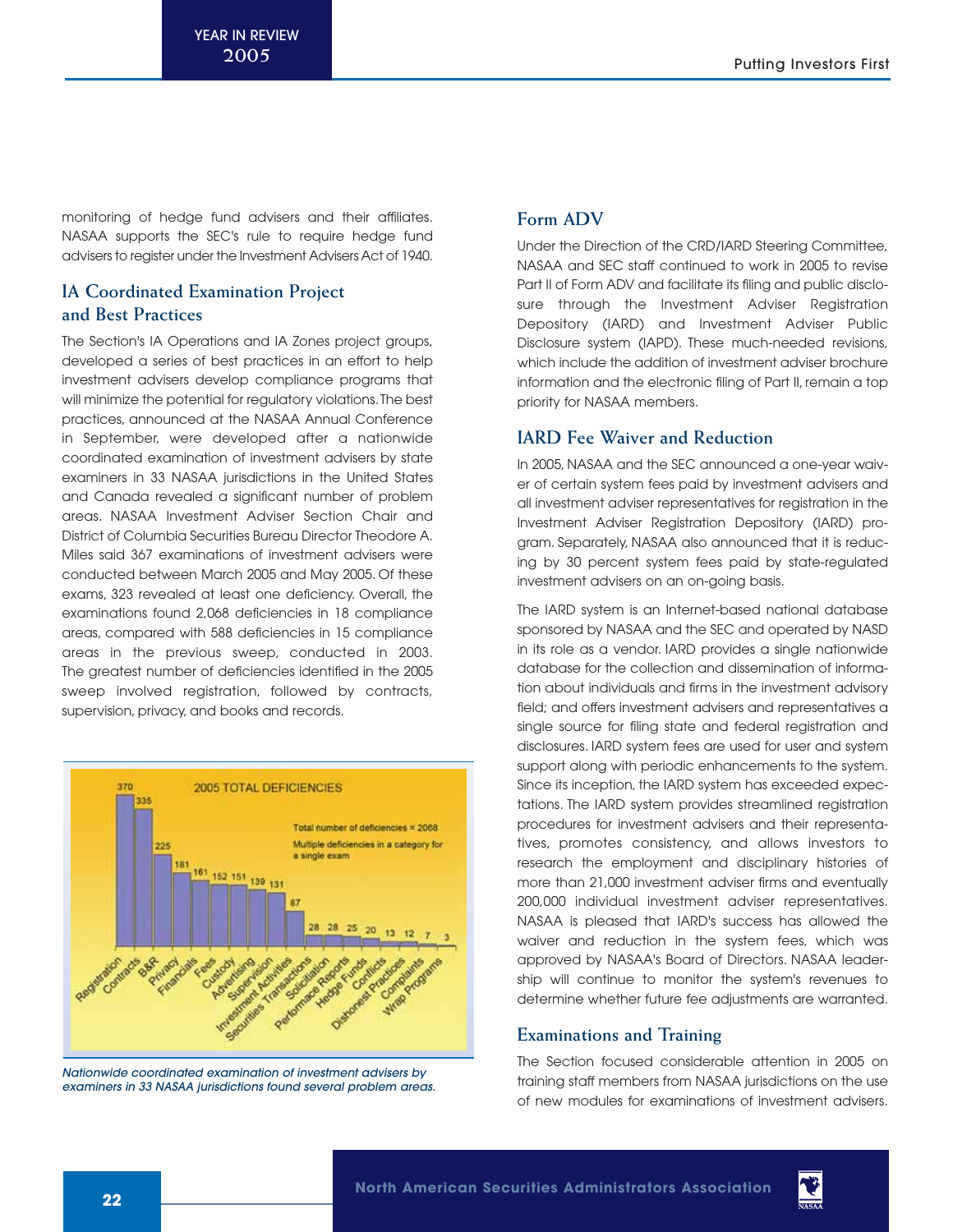The Section's Investment Adviser Operations Project Group modified much of the IA examinations modules to track news SEC investment adviser rules. The Project Group also encouraged and supported the conversion of current electronic exam modules to a database product by working jointly with the Broker-Dealer Operations and Technology project groups. The group also coordinated with the Training Project Group to schedule training and web-based instruction via the Florida-sponsored "Blackboard" website. The Section also continued to prepare resources to help NASAA Members inform investment advisers within their jurisdictions on what they need to know to comply with state or provincial laws and to train staff members from a number of jurisdictions on the use of new modules for examinations of investment advisers. The Investment Adviser Training Group held the annual Investment Adviser Training Workshop, attracting 110 NASAA participants. During the training, Michael Huggs, Chair of the Section's Operations Project Group, was presented with a Distinguished Service Award.



CRD/IARD Steering Committee members Pamela Epting, Bureau Chief of Florida's Bureau of Regulatory Review, and Alan Ford, Director of Licensing and Compliance for the Kansas Office of the Securities Commissioner, brief NASAA members on recent developments.

Scott Borchert, Director of Registration at the Minnesota Department of Commerce and chair of NASAA's Standards, Certification and Training Project Group, joins Michael Huggs (right) Mississippi Senior Examiner and chair of NASAA's Investment Adviser Operations Project Group, in a discussion of Internet-based training.

## **2004/2005 SECTION & PROJECT GROUPS**

## **SECTION**

Theodore Miles (DC) Chair Craig Goettsch (IA), Vice-Chair Colleen Keefe (KY) Ron Thomas (VA) Richard White (FL) Barbara Shourounis (SK), Canadian Liaison

## **PROJECT GROUPS**

## **Operations**

Michael Huggs (MS), Chair Phi Duong (TX) Alisa Goldberg (FL) Barbara Olson (WI) David Swafford (CO) Audrey Thrift (VA)

#### **Outreach**

Theodore Miles (DC), Chair Rosemarie Mares-Ulibarri (NM) Henry Tanji (HI) Tiffany Vargas (CA)

## Regulatory Policy and Review

Kenneth Hojnacki (WI), Chair Jean-Richard Beauboeuf (MI) Jay Knight (DC) Edwin Reed (AL) Paul M. Schwartz (PA) David Smith (AR) Jackie Van Cura (NE)

#### **Training**

Richard White (FL), Chair Carmen Bishop (KY) J.B. Cassidy (CO) David Finnigan (IL) Ron Harrod (MO) Darren Kearns (NC) Derek Lauterjung (TX)

### Zones

Colleen Keefe (KY), Chair Zone 1 (Northeast) Kevin Maher (CT) Zone 2 (Southeast) Rena Davis (AL) Zone 3 (Mid-Atlantic) Garland Sharp (VA) Zone 4 (Central) William Pultinas (OH) Zone 5 (South/Central) Ron Harrod (MO) Zone 6 (Mountain) J.B. Cassidy (CO) Zone 7 (Western) Judi Hotham (NV) Zone 8 (Canadian) Noulla Antoniou (ON)

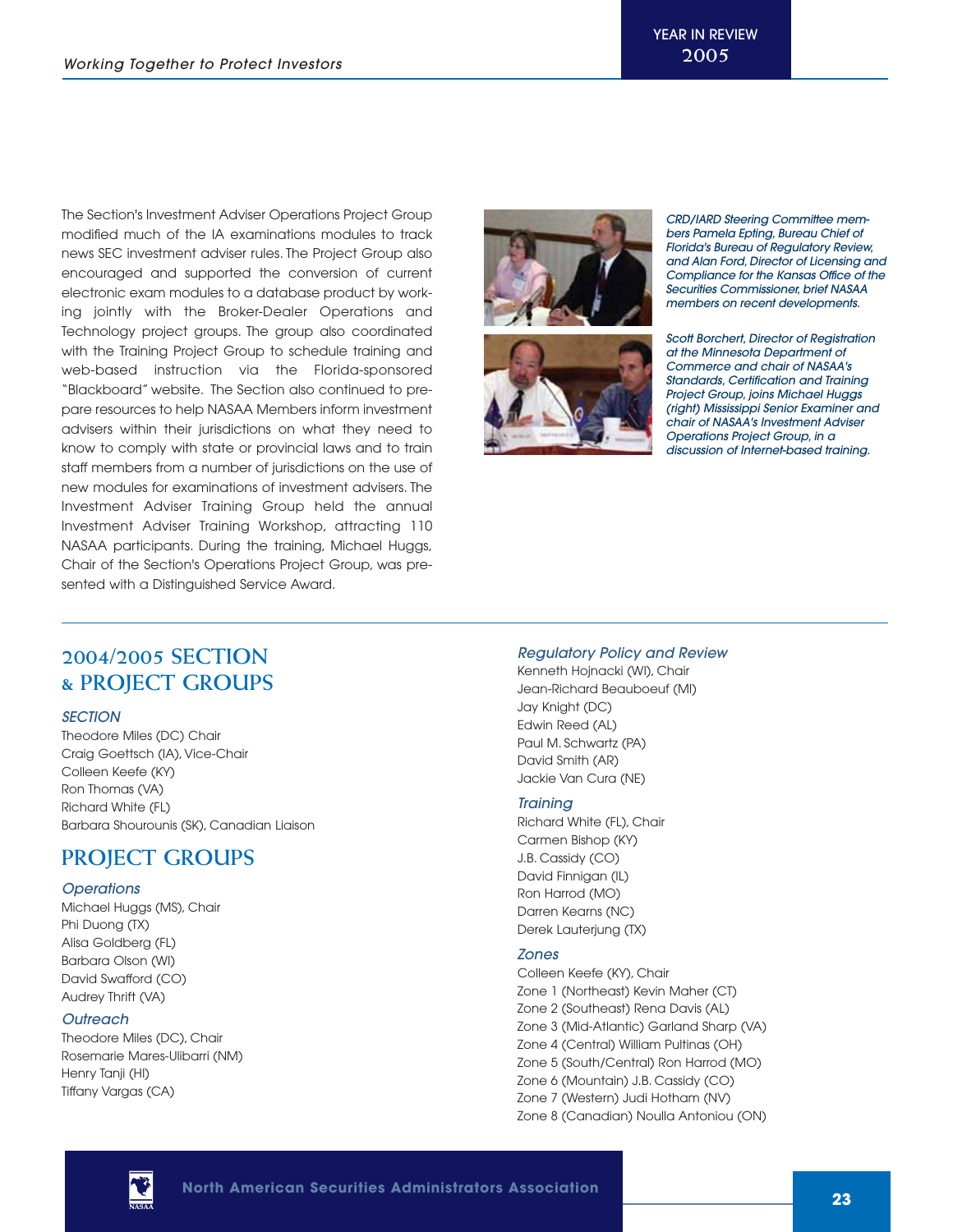## **Investor Education**

## **OVERVIEW**

NASAA members have a strong record of protecting investors through financial education. Most state and provincial securities regulators have established investor education programs within their agencies. The result is an effective network of dedicated professionals delivering financial education at the grassroots level. NASAA members have traditionally been a highly effective resource in the pursuit of greater financial literacy, delivering the message of financial education on a daily basis and coordinating efforts with each other to share and leverage resources. The Investor Education Section, along with a network of professionals from across the NASAA membership, develops, coordinates, delivers, and supports financial education initiatives used by securities regulators in their on-going efforts to improve the level of financial literacy in their jurisdictions. The Section also supports and participates in a variety of national financial education programs to increase financial literacy, such as the American Savings Education Council, the Investor Protection Trust, Jump\$tart Coalition for Financial Literacy, and Financial Literacy 2010.

NASAA's 2004-2005 Investor Education Section was chaired by Tennessee Assistant Commissioner for Securities Daphne Smith. Montana Deputy Securities Commissioner Karen Powell and Indiana Securities Commissioner James Joven, served as Vice Chairs. Section members included: Glen Gainer, West Virginia; Karen Terhune, Ohio; and Terri Williams, Ontario. Ainsley Cunningham, Manitoba, served as the Section's Canadian Liaison.

The Section oversaw the activities of five Project Groups, including: Affinity and Ethnic-Based Outreach (Chair: Susan Powell, Newfoundland and Labrador); Coordination



Operation Hope Chairman and CEO John Bryant, opens the 88th NASAA Annual Conference in Minneapolis by praising the efforts to NASAA members to fight affinity fraud and challenging regulators and industry to reach out to underserved communities.



Daphne Smith (right), Tennessee Assistant Commissioner for Securities and chair of the NASAA Investor Education Section, briefs NASAA members on investor education initiatives as section vice chair and Montana Deputy Securities Commissioner Karen Powell listens.

(Chair: Karen Terhune, Ohio); Online Resources Awareness (Chair: Diane Young-Spitzer) Senior Outreach (Chair: Lisa Tolar, Alabama); and Youth Outreach (Chair: Justin Southern, West Virginia).

## **2005 ACTIVITIES**

## **Financial Literacy**

NASAA's Investor Education Section develops and supports financial literacy and education programs to be delivered at the state and provincial level. As part of this effort, in April 2005, NASAA members joined in celebrating "Financial Literacy Month" by visiting schools throughout their jurisdictions to teach students about personal finance, the capital markets, investment choices and fraud. They also trained teachers to use the Financial Literacy 2010 five-unit curriculum, "Personal Finance for the Economics Classroom." This free curriculum teaches students economic concepts and the importance of saving and investing. NASAA members are dedicated to improving financial literacy for our constituents of all ages, recognizing that financial education has a direct impact on the economic health of families, communities, states, provinces and nations. As an example of this commitment to financial literacy, NASAA and the Office of the Deputy Under Secretary of Defense (Military Community and Family Policy) have entered into a Memorandum of Understanding (MOU) to establish an investor education partnership. The agreement allows major military installations throughout the Department of Defense (DOD) to use

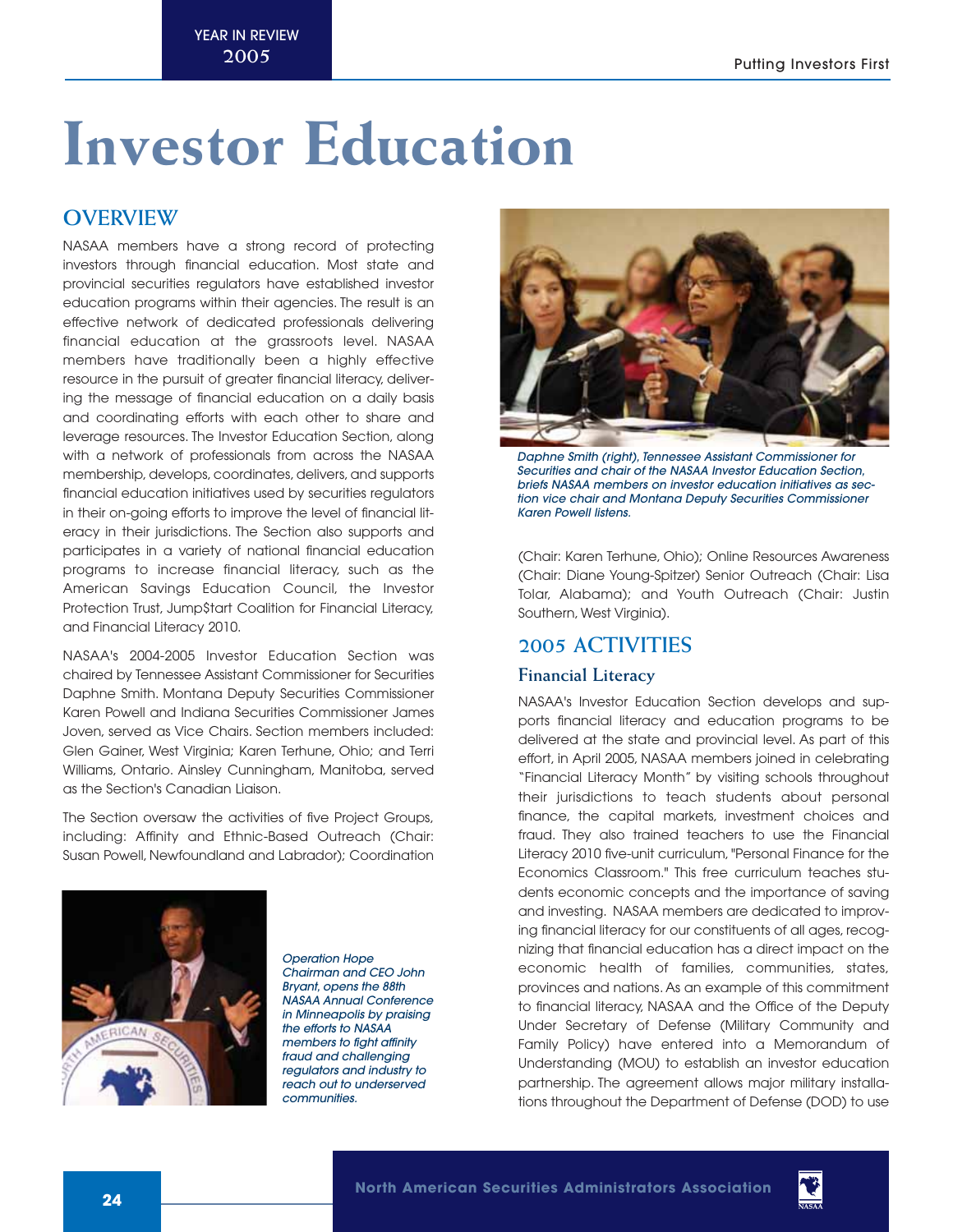the programs and materials of NASAA as part of the DOD campaign to improve the financial literacy of Service members and their families.

## **Affinity and Ethnic-based Outreach**

NASAA members are acutely aware of the diversity in their communities and work hard to develop materials and programs accessible to all of our residents, and in languages from Spanish to Cantonese.There is much work being done to ensure that those of our citizens most in need can find the help they need to make the critical first steps toward financial literacy. In 2005, the Section's Affinity and Ethnic-based Outreach devoted much of its time toward developing a comprehensive workbook for NASAA member jurisdictions. The workbook will focus on basic concepts on investing, hiring professionals and financial literacy.

## **Senior Outreach**

Millions of seniors in North America are prime targets for investment fraud. Realizing this, NASAA members remain committed to providing resources to help older investors better educate and protect themselves against investment fraud. The Senior Outreach Project Group also focused on identifying creative ways to reach senior audiences. For example, in June 2005, the Project Group helped raise awareness of the dangers of investment fraud among seniors by participating in the Senior Olympics in Pittsburgh, Pennsylvania. Working with the Pennsylvania Securities Commission, which largely coordinated the outreach effort, NASAA staff provided event attendees with securities information relevant to seniors and their families. The Project Group also worked to maximize NASAA's use of the Seniors Against Investment Fraud (SAIF) program and is establishing key partnerships with other organizations and agencies to enhance senior outreach efforts.

## **Online Resources Awareness**

With millions of investors using the Internet to buy and sell investments, NASAA members remain concerned that they have proper resources and tools to protect themselves from online investment scams. In 2005, NASAA's Online Resources Awareness Project Group focused much of its attention on completing enhancements to the website of the Investing Online Resource Center (IORC). The site, (www.investingonline.org), was launched in 1999 and is the only independent, non-commercial resource dedi-



Mary Ann Vallus, a securities investigator with the Pennsylvania Securities Commission offers investor education material to two of the crowd of 25,000 who came to Pittsburgh for the Summer Games of the Senior Olympics. The Pennsylvania Securities Commission teamed with NASAA to offer investor education resources designed for seniors during the event. PSC Commissioner Tom Michlovic was on hand as was NASAA Investor Education Manager Jerry Munk.

cated solely to serving individual consumers who invest online or are considering doing so. The Project Group also surveyed NASAA member jurisdictions to determine the extent of online trading-related complaints.

## **Youth Outreach**

Reaching out to young citizens is an important component of the ongoing financial education effort undertaken by NASAA members. NASAA's Investor Education Section's Youth Outreach Project Group continues to develop programs to improve the level of youth financial literacy in our jurisdictions. In 2005, the group focused its efforts on two primary goals: developing a national essay contest and developing a national media strategy for the contest and other projects. This project flows naturally from the Teacher Training Event blueprint the group developed to provide a comprehensive, step-by-step system for developing and delivering a teacher training event that offers K-through-12 teachers the knowledge, resources, and tools they need to efficiently and effectively integrate personal finance education into their classroom curriculums.

## **Investor Education Coordination**

NASAA's Investor Education Coordination Project Group continues to serve as a clearinghouse for information on investor education initiatives within NASAA jurisdictions in order to enhance the delivery of investor education

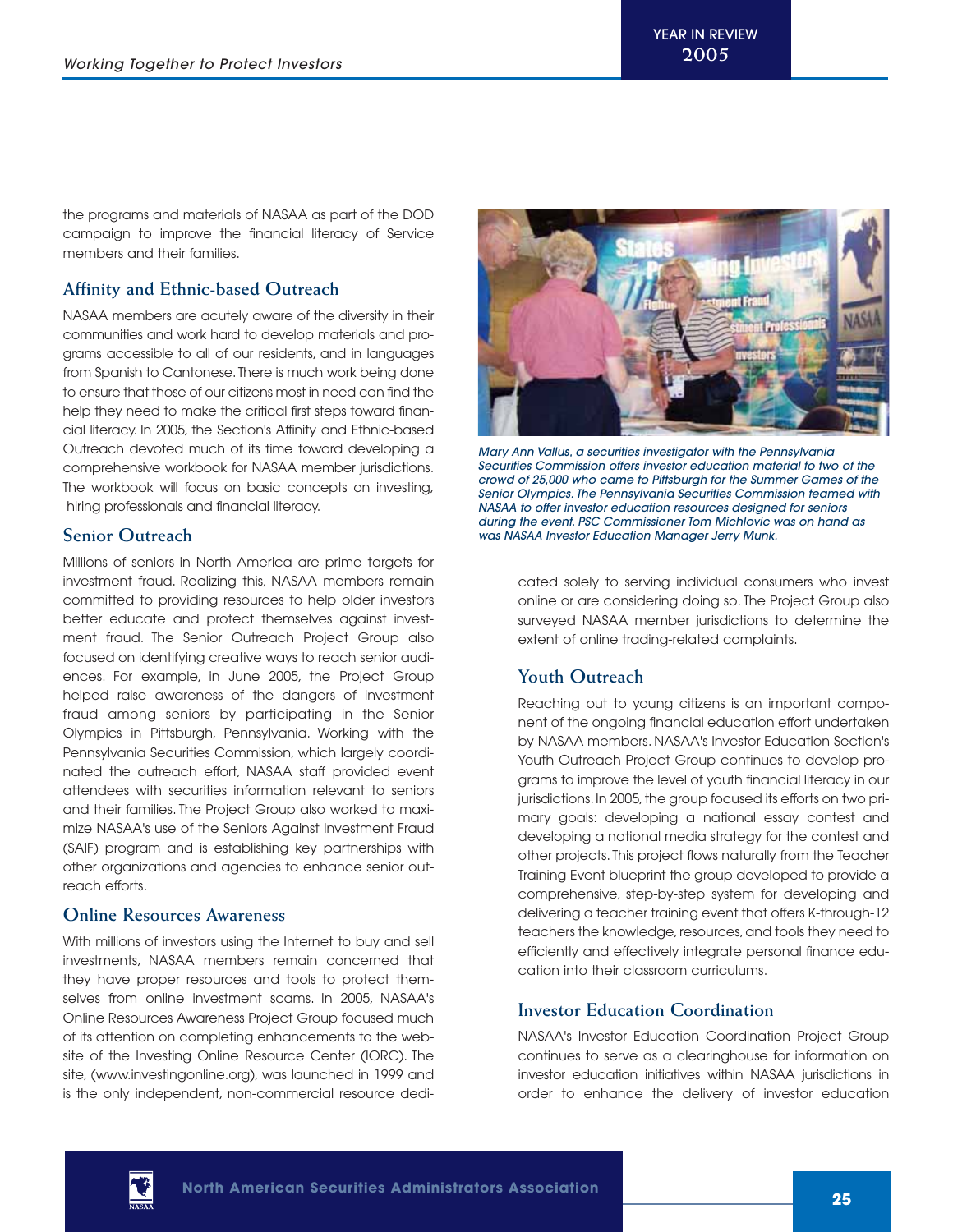materials to the public. In 2005, the Project Group compiled a list of links to enforcement actions on the websites of NASAA members in order to help the public and other regulators efficiently locate enforcement orders issued by state and provincial securities regulators.The group's members also are working to provide an updated resource for investor education contacts in NASAA member jurisdictions. The group also continued efforts to develop a "Securities 101" tool kit to help NASAA members increase awareness of securities products and scams within the law enforcement community.

## **Training**

The Section's 2005 Investor Education Training Seminar attracted 91 NASAA participants for a two-day session.The fourth annual NASAA Investor Education Training seminar featured interactive and informative panel discussions, as well as presentations of resources and practical skills that will be of value in developing or enhancing Investor Education programs. In particular, the seminar featured an Ethnic and Affinity Outreach Roundtable to showcase successful outreach efforts of the California Department of Corporations and the Investment Company Institute. Indepth programs on grant writing and a session with a

## **2004/2005 SECTION & PROJECT GROUPS**

#### **SECTION**

Daphne Smith (TN), Chair Karen Powell (MT), Vice-Chair Glen Gainer (WV) Karen Terhune (OH) Terri Williams (ON) Ainsley Cunningham (MB), Canadian Liaison

## **PROJECT GROUPS**

## Affinity and Ethnic-Based Outreach

Susan Powell (NL), Chair Ron Claiborne (DC) Marcelle Groves (CT) Dan Lord (AL) Ethel Zoe Rossi (AR)

#### **Coordination**

Karen Terhune (OH), Chair Elizabeth Block (NY) Tryllis Hallford (GA)



media/presentation trainer also were among the highlights of this year's event. The Senior Outreach Project Group also unveiled its latest investor awareness tool - "Senior Bingo" - a bingo-style fraud education game designed for senior audiences. During the training, Dan Lord, Education and Public Affairs Manager for the Alabama Securities Commission, was presented with a Distinguished Service Award for his contributions to the field of investor education.

Perry Quinton (ON) Debbie Whipple (NJ)

## Online Investing Resources

Diane Young-Spitzer (MA), Chair Amanda Blanks (VA) Katharine Weiskittel (MD) Bill Wilkerson (MS) Anthony Wong (BC)

#### Senior Outreach

Lisa Tolar (AL), Chair Shad Balch (CA) Elizabeth Flynn (MA) Christina Kotsalos (PA) Pam Ruckel (NV)

#### Youth Outreach

Justin Southern (WV), Chair Terri Alexon (AZ) Stephanie Beck (IN) JoAnn Kocurek (TX) Vickie Moseley (IL) Ty Nohara (HI)

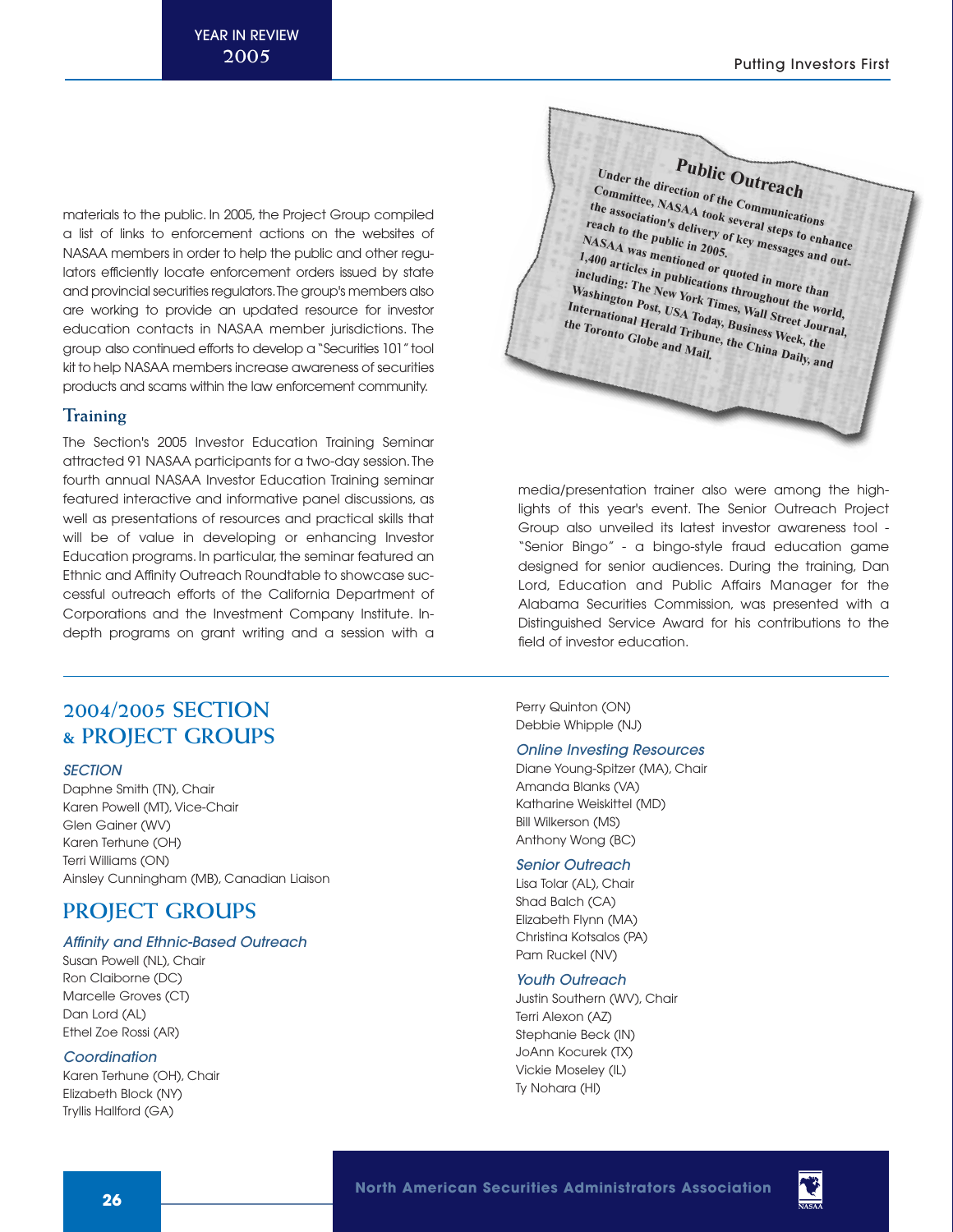

# **NASAA Lists**

2005 Awards Board of Directors 2004-2005 Board Committees 2005-2006 Board Committees 2005-2006 Sections & Project Groups Corporate Office Staff

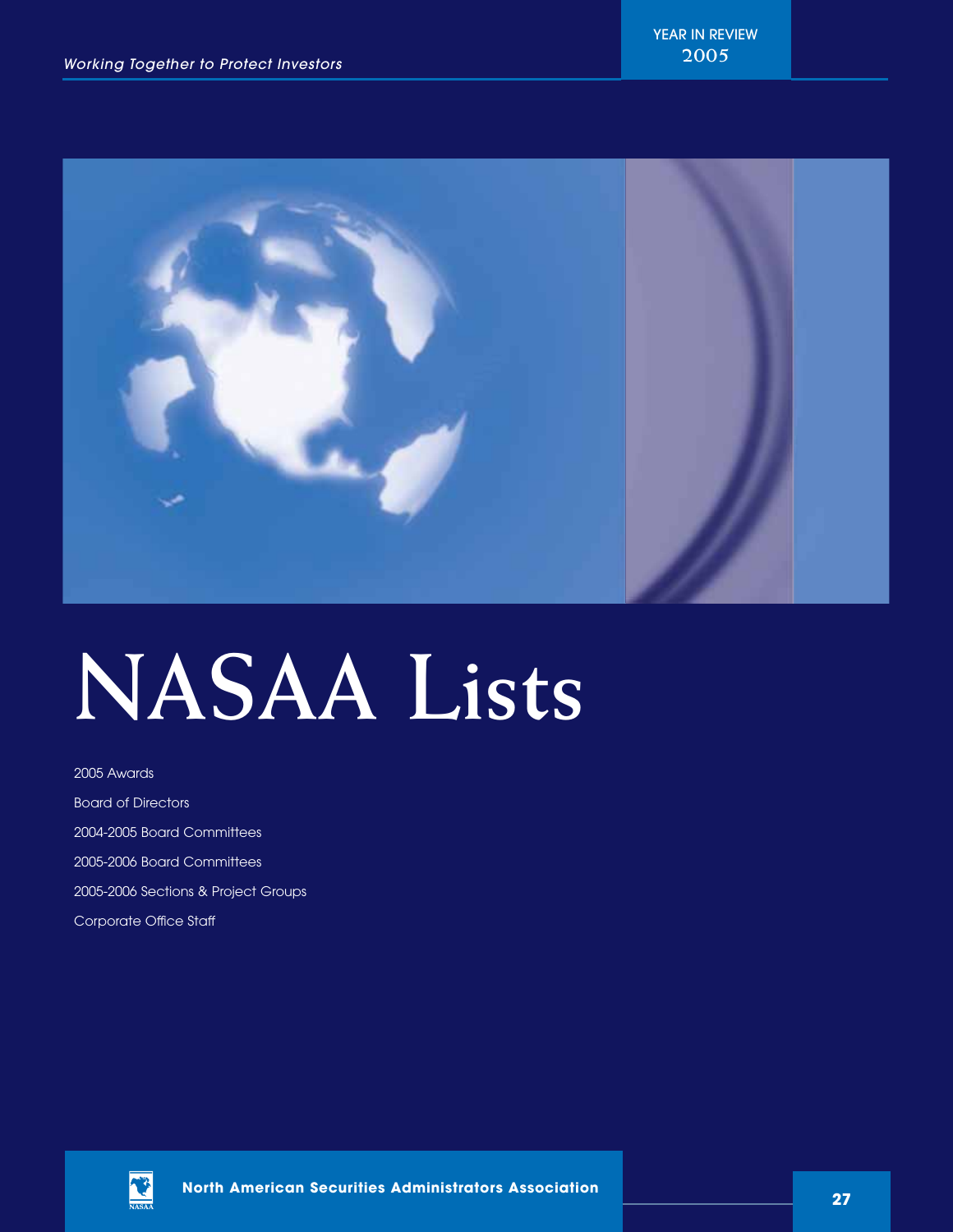**Blue Sky Cube**

Franklin L. Widmann (NJ) Tanya Solov (IL) John H. Lynch (Corporate Office)

## **2005 NASAA AWARDS**

#### **Outstanding Service Awards**

David Brown (ON) Wayne Howell (GA) James A. Joven (IN) Debbie Dye Joyce (OH) Phillips Keller (VT) Matthew J. Nestor (MA) Douglas Ommen (MO) Stephen P. Sibold (AB) Harry Stansbury (LA) Anthony Taggart (UT) Ryan Ushijima (HI)

#### **Distinguished Service Awards**

Denise Voigt Crawford (TX) Jack Herstein (NE) Michael Huggs (MS) Daniel Lord (AL) Zachary G. Ortenzio (PA)

## **NASAA 2005 Enforcement Award**

Jamie Sharp (CO)

## **Board of Directors 2004-2005**

Franklin L. Widmann New Jersey President

Patricia D. Struck Wisconsin President-Elect

Ralph A. Lambiase **Connecticut** Past-President

Fred J. Joseph Colorado **Treasurer** 

Karen Tyler North Dakota **Secretary** 

Joseph P. Borg Alabama **Director** 

Donald G. Murray Manitoba **Director** 

James O. Nelson II Mississippi **Director** 

James B. Ropp Delaware **Director** 

Robert M. Lam Pennsylvania (Ombudsman)

## **Board of Directors 2005-2006**

Patricia D. Struck Wisconsin President

Joseph P. Borg Alabama President-Elect

Franklin L. Widmann New Jersey Past-President

Fred J. Joseph Colorado **Treasurer** 

Karen Tyler North Dakota **Secretary** 

Tanya Durkee Vermont **Director** (from September 2005 to November 2005) Michael Johnson Arkansas **Director** (from January 2006) Donald G. Murray

Manitoba **Director** 

James O. Nelson II Mississippi **Director** 

James B. Ropp Delaware **Director** 

Don Saxon Florida **Director** (from November 2005 to January 2006) Ombudsman (since March 2006)

Christine A. Bruenn Maine Ombudsman (from September 2005 to March 2006)

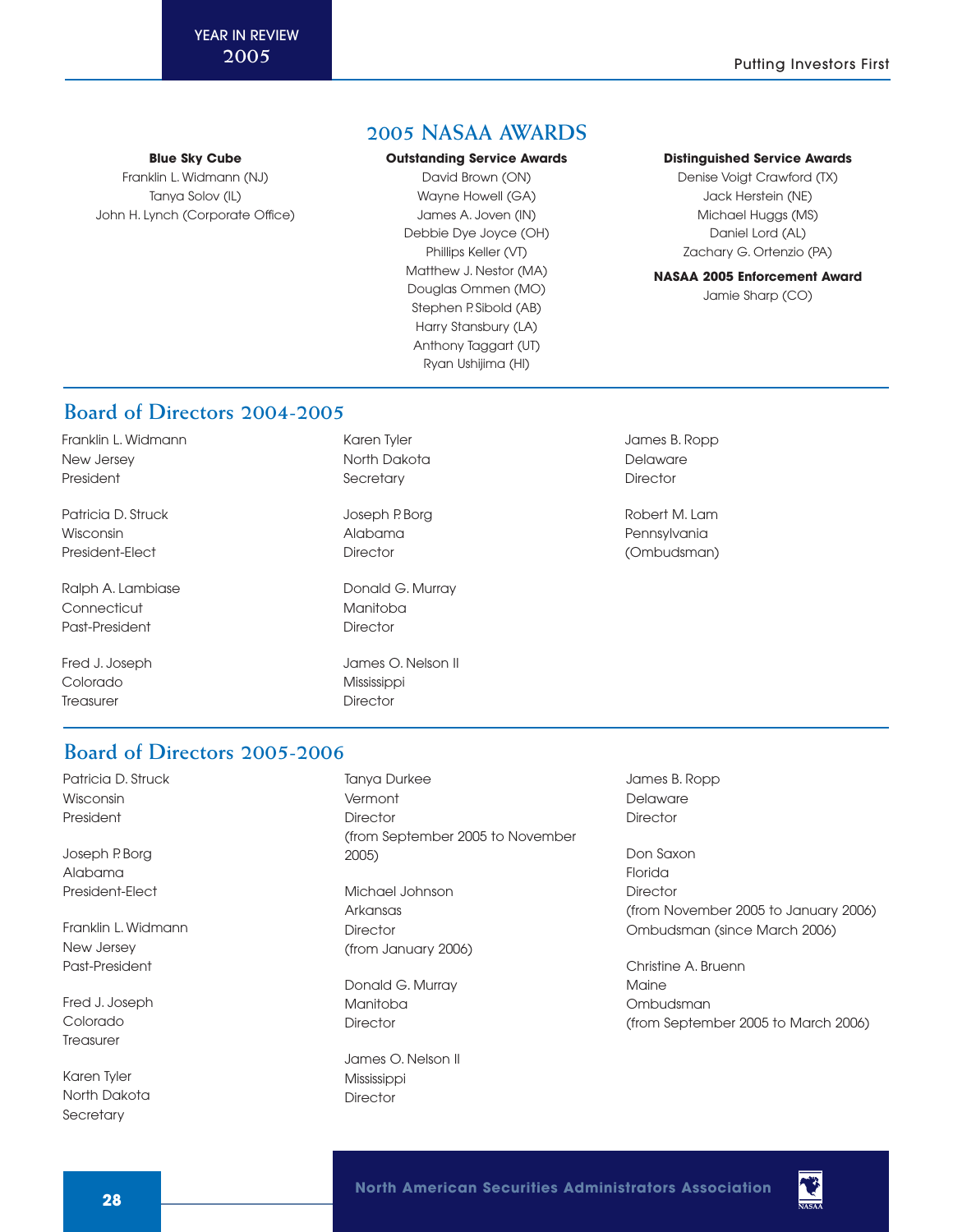## **2004-2005 Board Committees**

#### **Awards**

Daphne Smith (TN), Chair Scott Borchert (MN) Craig Goettsch (IA) Patricia Struck (WI)

## **Communications**

Daphne Smith (TN), Chair Joseph Borg (AL) Denise Voigt Crawford (TX) Theodore Miles (DC) Tanya Solov (IL)

## **NASAA Corporate Governance**

Joseph Borg (AL) Scott Borchert (MN) Craig Goettsch (IA) Ralph Lambiase (CT) Patricia McKenna (MD) Michael Stevenson (WA)

## **CRD/IARD Steering**

Melanie Senter Lubin (MD), Chair James Nelson (MS), Vice-Chair Kelvin Blake (MD) Christine Bruenn (ME) Pamela Epting (FL) Alan Ford (KS) Colleen Keefe (KY) (IA Section Liaison) Don Saxon (FL) [BD Section Liaison] Chester Thompson (WV)

#### **CRD/IARD Forms and Process**

Pamela Epting (FL), Chair Alan Ford (KS), Vice-Chair (BD Issues) Kelvin Blake (MD), Vice-Chair (IA Issues) Larry Burton (TN) Patricia Goracke (CA) Rodney Griess (NE) Susan Largman (NJ) Sheryl Lemon (CO) Patricia Loutherback (TX)

## **Federal Legislation**

James Ropp (DE), Chair Rick Fleming (KS) Melanie Senter Lubin (MD) Tom Michlovic (PA) Michael Vargon (NM) David Weaver (TX)

## **Finance & Audit**

Patricia McKenna (MD), Chair Ann Rankin (VA) Marion Renoll (PA)

## **International**

Don Murray (MB), Chair Joseph Borg (AL) Felipe Cruz (PR) Irving Faught (OK) Don Saxon (FL)

#### **Legal Services**

Robert McDonald (MD), Chair Susan Anderson (AL) Toni Clithero (VT) Denise Voigt Crawford (TX) Irving Faught (OK)

### **Standards, Certification and Training**

Scott Borchert (MN), Chair Janet Holmes (ON), Canadian Liaison

#### **Investigators Sub-Group**

Peter Jamison (DE) Carmen Bishop (KY) Mark Klamrzynzski (AZ) Senayet Meaza (DC) Suzanne Sarason (WA)

## **Examiners Sub-Group**

Kelvin Blake (MD) Felipe Cruz (PR) Susan Edwards (OK) Richard Morris (CO) Terri Orton (NM)

## **Technology Planning & Coordination**

Don Saxon (FL), Chair Chad Harlan (KY) Charles Kaiser (OK) Daniel Lizana (DC) Jim Nix (IL) John Reese (VT)

## **Uniform Securities Act**

Craig Goettsch (IA), Chair Joseph Borg (AL) Michael Stevenson (WA)

## **Section 529 Plans**

Karen Tyler (ND), Chair Chris Bruenn (ME) Denise Voigt Crawford (TX))

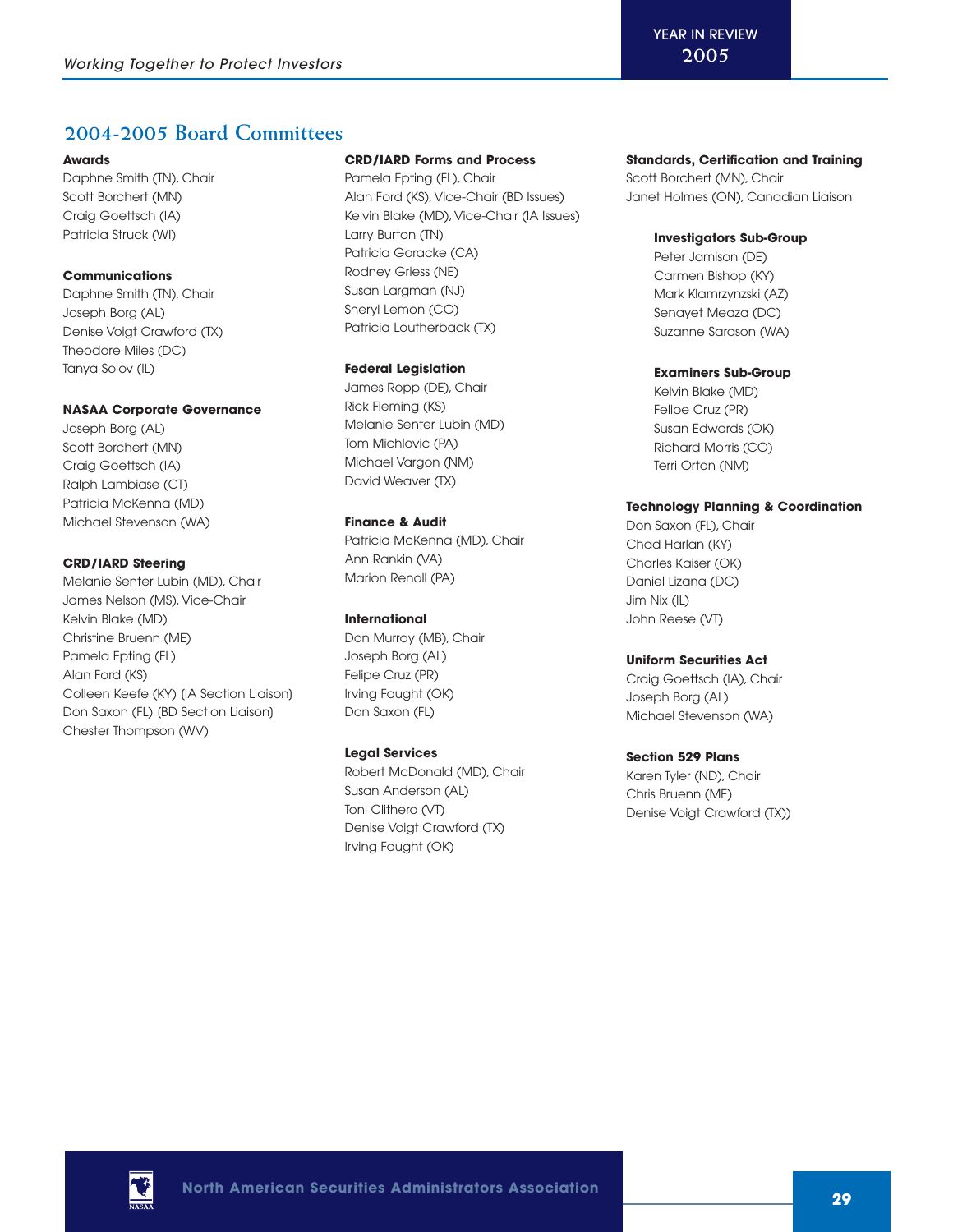## **2005-2006 Board Committees (as of December 31, 2005)**

#### **Awards**

Scott Borchert (MN), Chair Craig Goettsch (IA) Fred Joseph (CO) Daphne Smith (TN) Patricia Struck (WI)

## **Communications**

Daphne Smith (TN), Chair Denise Voigt Crawford (TX) David Massey (NC) Theodore Miles (DC) Tanya Solov (IL)

#### **NASAA Corporate Governance**

Joseph Borg (AL), Chair Scott Borchert (MN) Craig Goettsch (IA) O. Wayne Davis (IN) Ralph Lambiase (CT) Patricia McKenna (MD) Michael Stevenson (WA)

#### **CRD/IARD Steering**

Melanie Senter Lubin (MD), Chair James Nelson, II (MS), Vice-Chair Christine Bruenn (ME) Larry Burton (TN) Pamela Epting (FL) Alan Ford (KS) Colleen Keefe (KY) (IA Section Liaison) Don Saxon (FL) [BD Section Liaison] Chester Thompson (WV)

### **CRD/IARD Forms and Process**

Pamela Epting (FL), Chair Alan Ford (KS), Vice-Chair (BD Issues) Larry Burton (TN), Vice-Chair (IA Issues) Patricia Goracke (CA) Rodney Griess (NE) Susan Largman (NJ) Sheryl Lemon (CO) Patricia Loutherback (TX) Kevin Moore (GA)

#### **Federal Legislation**

James Ropp (DE), Chair Rick Fleming (KS) Tim LeBas (CA) Melanie Senter Lubin (MD) Tom Michlovic (PA) Michael Vargon (NM) David Weaver (TX)

#### **Finance & Audit**

Patricia McKenna (MD), Chair Ann Rankin (VA) Michael Benson (PA)

#### **Finders**

Craig Goettsch (IA), Chair Denise Voigt Crawford (TX) William Donohue (MA) Tanya Solov (IL) Henry Tanji (HI) Michael Tracey (PA)

#### **International**

Don Murray (MB), Chair Joseph Borg (AL) Felipe Cruz (PR) Irving Faught (OK) Don Saxon (FL)

#### **Legal Services**

Robert McDonald (MD), Chair Toni Clithero (VT) Denise Voigt Crawford (TX) Irving Faught (OK)

#### **Standards, Certification and Training**

Scott Borchert (MN), Chair

#### **Investigators Sub-Group**

Peter Jamison III (DE) Carmen Bishop (KY) Mark Klamrzynzski (AZ) Senayet Meaza (DC) Suzanne Sarason (WA)

#### **Examiners Sub-Group**

Felipe Cruz (PR) Susan Edwards (OK) Richard Morris (CO) Terri Orton (NM)

#### **State/Federal Relations**

James Nelson, II (MS), Chair Joseph Borg (AL) Denise Voigt Crawford (TX) Tanya Solov (IL) Patricia Struck (WI)

### **Technology Planning & Coordination**

Don Saxon (FL), Chair Chad Harlan (KY) Charles Kaiser (OK) Daniel Lizana (DC) Peter Grant (BC)

#### **Tenancies-in-Common**

Allen Weinger (CA), Chair Rhea Babcock (CO) Robin Golivesky (GA) Susan Jones (UT)

### **Uniform Securities Act**

Craig Goettsch (IA), Chair Joseph Borg (AL) Michael Stevenson (WA) Mark Uyeda (CA)

#### **Section 529 Plans**

Karen Tyler (ND), Chair Chris Bruenn (ME) Melanie Senter Lubin (MD)

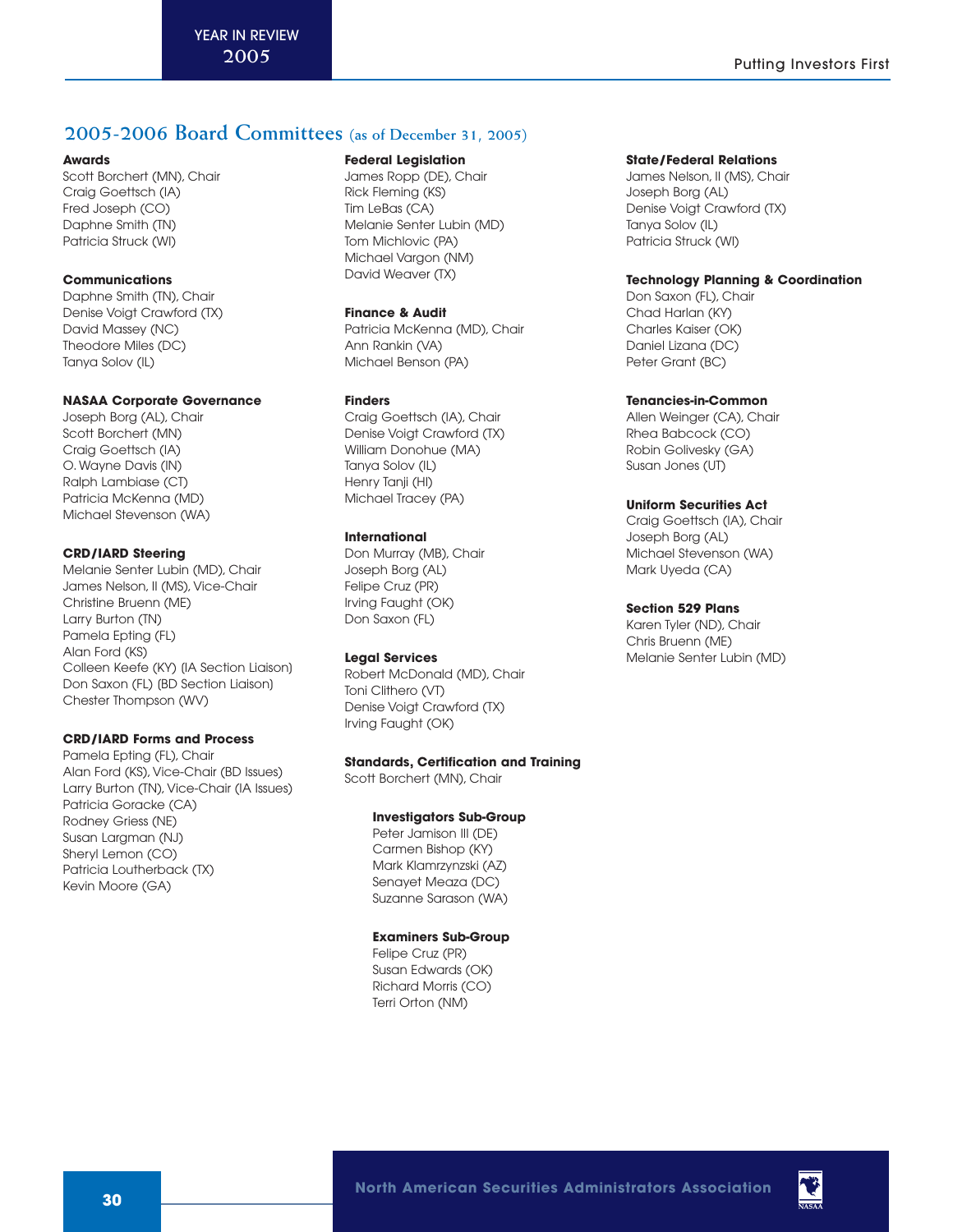## **2005-2006 Sections & Project Groups (as of December 31, 2005)**

## **BROKER-DEALER SECTION**

Tanya Solov (IL), Chair Don Saxon (FL), Vice-Chair Ralph Lambiase (CT) Bryan Lantagne (MA) Matt Neubert (AZ) Douglas Brown (MB), Canadian Liaison

#### **PROJECT GROUPS**

#### **Arbitration**

Bryan Lantagne (MA), Chair Deborah Bortner (WA) Marilyn Chastain (ID) Ronak Patel (TX) Lee Davis Schmidt (UT)

#### **Continuing Education**

Don Saxon (FL), Chair Ralph Lambiase (CT) Bonnie Moore (NV) Matt Neubert (AZ)

## **Exams Advisory**

Sheila Cahill (NE), Chair William Cahill (MA) John Chiappetta (PA) John Boruta (MI)

### **Market and Regulatory Policy and Review**

Matt Neubert (AZ), Chair James Cappoli (MA) Toni Clithero (VT) John Moore (AR) George Robison (UT) Bruce Topman (NY)

## **Operations**

William Reilly, Jr. (FL), Chair Rick Barry (NJ) Carol Gruis (OK) Alfred Hughes (VA) Klem Klementon (CT) Patricia Moy (HI) William Stone (KY) Russell Wilson (UT) Bennette Zivley (TX)

## **Variable Annuities**

John Cronin (VT), Chair Lila Blackstone (DC) John Cullen (KY) Chad Hartwick (MI) Melanie Jenkins (NY) Gary Marquett (IA) Dean Soma (HI)

## **CORPORATION FINANCE SECTION**

Denise Voigt Crawford (TX), Chair Jack Herstein (NE), Vice-Chair Randall Schumann (WI) Michael Stevenson (WA) Corinna M. Wong (HI) Susan Powell (NB), Canadian Liaison

## **PROJECT GROUPS**

#### **Coordinated Interpretations**

Rick Fleming (KS), Chair Stacie D. Gorman (PA) Benjamin N. Johnson (UT) Philip Toben (MO) Marlene K. Sparkman (TX)

#### **Corporation Finance Policy**

Timothy F. Cox (MD), Chair William M. Beatty (WA) Brenda J. Benham (BC) Dennis Britson (IA) Patrick T. Morgan (MO) Don Raschke (TX) Karen D. Wildmo (MI)

#### **Direct Participation Programs Policy**

Peter Cassidy (MA), Chair Mark R. Heuerman (OH) James Michael McManus (DC) Terri Orton (NM) Susan Baker Toth (AZ)

#### **Franchise and Business Opportunities**

Dale Cantone (MD), Chair Martin Cordell (WA) Kathryn Denton (WI) Henry Lew (CA) Steve Maxey (VA) Stephen Okumura (HI) Joseph Punturo (NY)

#### **Shareholder Rights**

Robert M. Lam (PA), Chair Jeffrey Bush (IN) Bruce Kohl (NM) Michael Miglets (OH) Rosann Youck (BC)

#### **Small Business Capital Formation**

Randall Schumann (WI), Chair Thomas Alberts (IA) Gabriel Eckstein (CA) Rosetta Gagliardi (PQ) Andrew L. Ledbetter (WA) Steven J. Wachtel (NJ)

#### **Small Business/Limited Offerings**

Michael Stevenson (WA), Chair Abbey Henig (AZ) Millagros Lepper (PA) David Weaver (TX) Henry Withers (CO)

#### **ENFORCEMENT SECTION**

David Massey (NC), Chair Chris Biggs (KS), Vice-Chair Mark Connolly (NH) Richard Gerber (PA) Glenda Campbell (AB), Canadian Liaison

#### **PROJECT GROUPS**

#### **Attorney/Investigator Training**

Peter Jamison, III (DE), Chair Debra Bollinger (VA) T. Webster Brenner (MD) Daniel Clarke (OK) Al Rusch (DC) Susan Schoaps (OR) Jeff Spill (NH)

### **Enforcement Technology**

Colin McCann (ON), Chair Robert Brunner (OR) Duane Fry (GA) Charles Kaiser (OK) Shawn Pruett (NC)

#### **Enforcement Trends**

Michael Byrne (PA), Chair Asrubal Aponte (PR) David Cohen (WI) Robert Koppin (IA) Constance Melton (TX) Tracy Meyers (SC) Alan C.J. Russ (NC) Caroline Smith (OR) Nathan Thomas (MS)

#### **Litigation Forum**

Chris Biggs (KS), Chair Michael Colleran (ME) Randy McNeill (AL) Tricia Melvin (MS) Gerald Rome (CO) Chad Standifer (WA) Mary Beth Taylor (VA)

### **Special Project Development & Coordination**

Zachary Ortenzio (PA), Chair Terry Bolte (CO) Ricky Locklar (AL) James Nix (IL) David Ruhnke (KS) Sharon Sloan (NM)